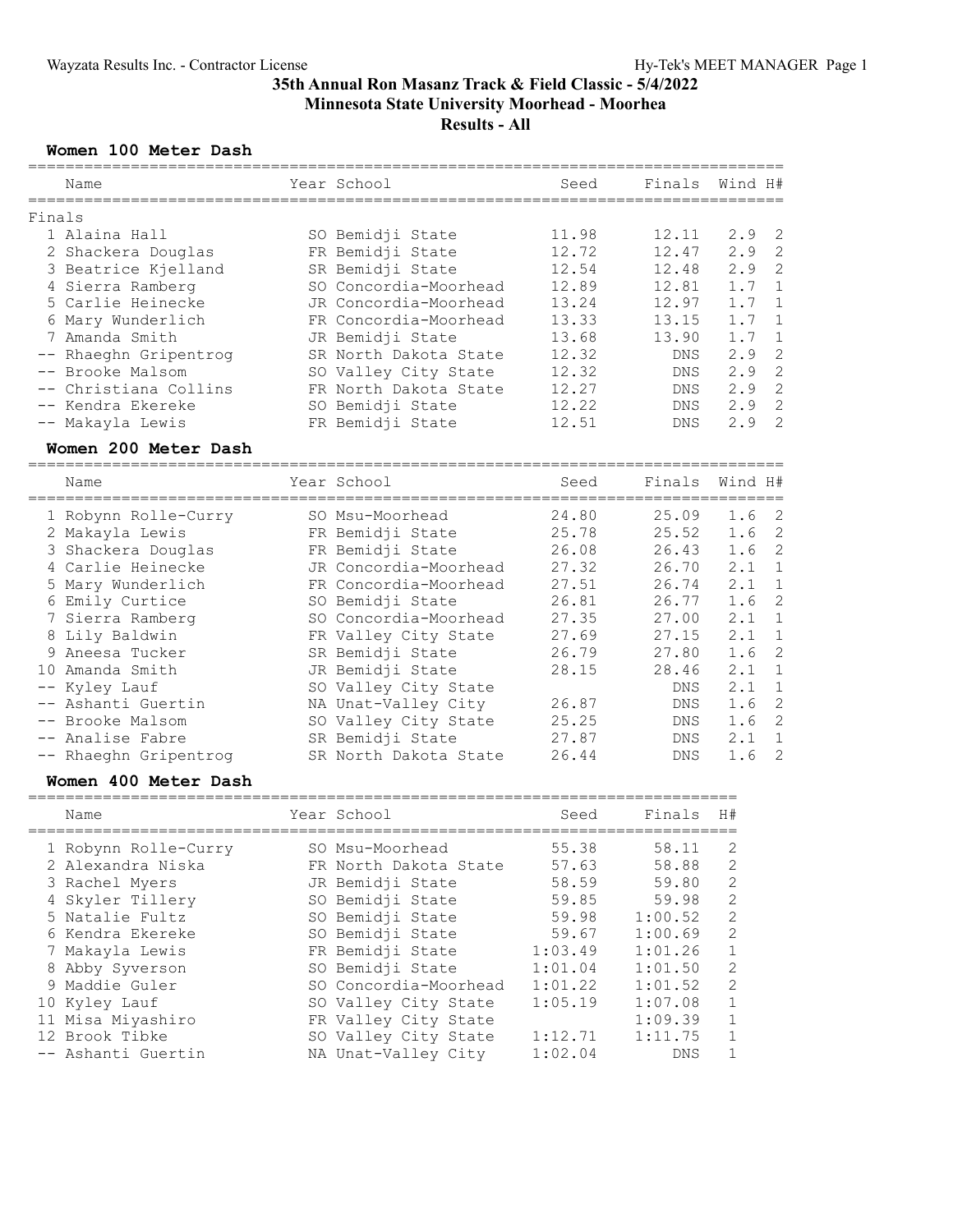### **Women 800 Meter Run**

| Name                                          | Year School                                 | Seed    | Finals     |
|-----------------------------------------------|---------------------------------------------|---------|------------|
| 1 Ryne Prigge<br>$1:11.136$ $(1:11.136)$      | SR Bemidji State<br>$2:24.205$ $(1:13.070)$ | 2:14.68 | 2:24.21    |
| 2 McKenzie Maki<br>$1:10.396$ $(1:10.396)$    | JR Msu-Moorhead<br>$2:28.764$ $(1:18.368)$  | 2:19.48 | 2:28.77    |
| 3 Aislin Anderson<br>$1:11.840$ $(1:11.840)$  | SO Msu-Moorhead<br>$2:32.033$ $(1:20.193)$  | 2:26.85 | 2:32.04    |
| 4 Amanda Hernesman<br>$1:12.275$ $(1:12.275)$ | SO Bemidji State<br>$2:36.482$ $(1:24.207)$ | 2:37.51 | 2:36.49    |
| -- Greta Larson                               | SO Concordia-Moorhead                       | 3:04.74 | <b>DNS</b> |
| -- Mary Goodwin                               | SO Bemidji State                            | 2:29.94 | <b>DNS</b> |
| -- Abby Syverson                              | SO Bemidji State                            | 2:24.46 | <b>DNS</b> |
| -- Peyton Jensen                              | NA Unat-Nds                                 | 2:30.32 | <b>DNS</b> |
| -- Claire Dummer                              | FR Concordia-Moorhead                       | 2:53.52 | <b>SCR</b> |

#### **Women 1500 Meter Run**

========================================================================= Name The Year School Contract Seed Finals ========================================================================= 1 Aislin Anderson SO Msu-Moorhead 4:55.40 4:55.57 56.744 (56.744) 2:16.083 (1:19.340) 3:37.527 (1:21.444) 4:55.570 (1:18.044) 2 Isabel Fredrickson SR Concordia-Moorhead 4:51.32 4:58.71 57.718 (57.718) 2:17.606 (1:19.889) 3:38.145 (1:20.540) 4:58.705 (1:20.560) 3 Drew Frolek FR Concordia-Moorhead 5:00.65 5:03.03 58.688 (58.688) 2:20.307 (1:21.619) 3:45.427 (1:25.120) 5:03.023 (1:17.596) 4 Eden Smith FR Concordia-Moorhead 5:08.98 5:03.75 58.871 (58.871) 2:20.635 (1:21.765) 3:45.534 (1:24.899) 5:03.745 (1:18.212) 5 Payton Lane SO Msu-Moorhead 5:02.47 5:05.55 58.547 (58.547) 2:19.963 (1:21.416) 3:45.680 (1:25.718) 5:05.546 (1:19.866) 6 Zoey Mills SO Bemidji State 4:45.73 5:07.89 57.280 (57.280) 2:18.043 (1:20.763) 3:41.939 (1:23.897) 5:07.884 (1:25.945) 7 Amanda Hernesman SO Bemidji State 5:23.43 5:17.19 59.042 (59.042) 2:22.993 (1:23.952) 3:50.539 (1:27.546) 5:17.185 (1:26.647) 8 Anna Grabowski FR Umn crookston 5:20.00 5:18.26 58.372 (58.372) 2:23.361 (1:24.990) 3:52.812 (1:29.451) 5:18.255 (1:25.444) 9 Carol Miller SO Bemidji State 5:24.01 5:20.06 59.067 (59.067) 2:23.123 (1:24.056) 3:50.794 (1:27.671) 5:20.055 (1:29.262) 10 Abigail Hoffarth SO North Dakota State 5:15.00 5:23.98 57.987 (57.987) 2:18.274 (1:20.288) 3:49.523 (1:31.249) 5:23.974 (1:34.451) 11 Caleigh Anderson SR Msu-Moorhead 5:30.92 5:27.05 59.753 (59.753) 2:25.039 (1:25.286) 3:54.449 (1:29.410) 5:27.046 (1:32.598) 12 Rachel Friberg SR Concordia-Moorhead 5:44.10 5:45.96 1:01.148 (1:01.148) 2:32.149 (1:31.001) 4:10.558 (1:38.410) 5:45.959 (1:35.401) -- Mary Goodwin SO Bemidji State 5:13.37 DNS -- Jeanne Corroy SO North Dakota State 5:05.00 DNS **Women 5000 Meter Run** ========================================================================= Name The Year School Seed Finals =========================================================================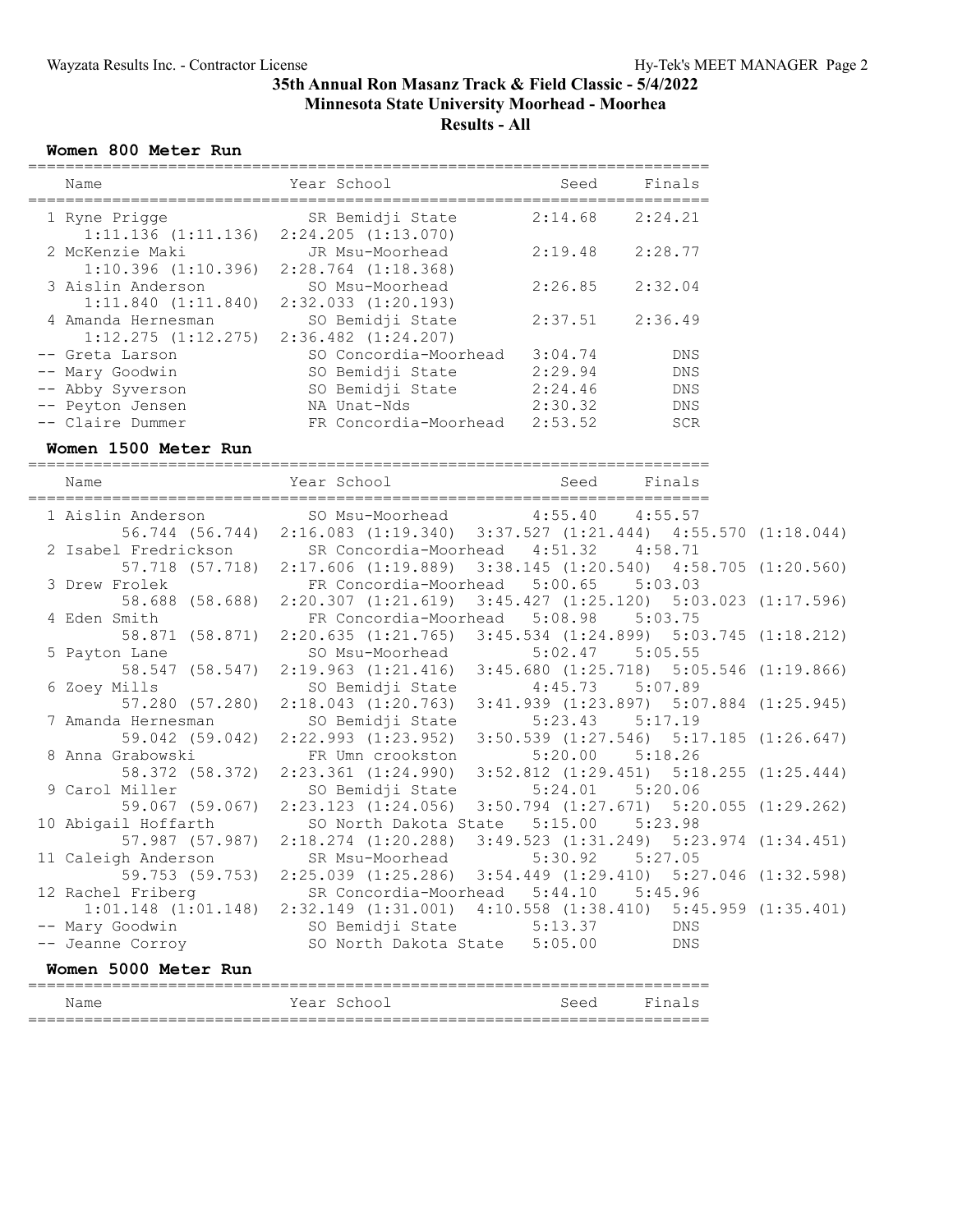### **Results - All**

### **....Women 5000 Meter Run**

| 1 Grace Dorsher FR Msu-Moorhead 19:37.79 19:08.75                                                   |  |                                                                            |  |
|-----------------------------------------------------------------------------------------------------|--|----------------------------------------------------------------------------|--|
| 42.618 (42.618) 2:12.328 (1:29.710) 3:43.765 (1:31.437) 5:16.380 (1:32.615)                         |  |                                                                            |  |
| $6:48.537$ $(1:32.158)$ $8:20.434$ $(1:31.897)$ $9:52.648$ $(1:32.215)$ $11:23.906$ $(1:31.258)$    |  |                                                                            |  |
| 12:57.524 (1:33.619) 14:31.996 (1:34.472) 16:07.338 (1:35.342) 17:41.489 (1:34.152)                 |  |                                                                            |  |
| 19:08.750(1:27.261)                                                                                 |  |                                                                            |  |
| 2 Amelia Landsverk JR Concordia-Moorhead 19:27.39 19:36.83                                          |  |                                                                            |  |
| 42.262 (42.262) 2:12.029 (1:29.767) 3:43.443 (1:31.414) 5:16.095 (1:32.652)                         |  |                                                                            |  |
| $6:49.565$ $(1:33.470)$ $8:23.264$ $(1:33.700)$ $9:59.385$ $(1:36.121)$ $11:35.464$ $(1:36.080)$    |  |                                                                            |  |
| 13:12.380 (1:36.916) 14:49.972 (1:37.592) 16:27.237 (1:37.266) 18:04.095 (1:36.859)                 |  |                                                                            |  |
| 19:36.830 (1:32.736)                                                                                |  |                                                                            |  |
| 3 Mathea Brink SR Bemidji State 19:40.24 20:25.28                                                   |  |                                                                            |  |
| 43.143 (43.143) 2:12.717 (1:29.574) 3:44.078 (1:31.362) 5:16.636 (1:32.558)                         |  |                                                                            |  |
| $6:49.830$ (1:33.194) $8:21.070$ (1:31.240) $9:56.215$ (1:35.145) 11:36.893 (1:40.679)              |  |                                                                            |  |
| $13:21.569$ $(1:44.676)$ $15:09.211$ $(1:47.643)$ $16:59.671$ $(1:50.460)$ $18:47.119$ $(1:47.448)$ |  |                                                                            |  |
| $20:25.271$ $(1:38.152)$                                                                            |  |                                                                            |  |
| 4 Airial Johnson FR Concordia-Moorhead 20:43.87 20:31.22                                            |  |                                                                            |  |
| 44.148 (44.148) 2:17.657 (1:33.510) 3:53.158 (1:35.501) 5:29.931 (1:36.773)                         |  |                                                                            |  |
| 7:07.614 (1:37.684) 8:46.591 (1:38.977) 10:26.419 (1:39.829) 12:07.670 (1:41.251)                   |  |                                                                            |  |
| 13:47.963 (1:40.294) 15:29.139 (1:41.176) 17:13.089 (1:43.950) 18:55.837 (1:42.748)                 |  |                                                                            |  |
| 20:31.213 (1:35.376)                                                                                |  |                                                                            |  |
| 5 Grace Ivesdal JR Concordia-Moorhead 21:05.10 21:12.94                                             |  |                                                                            |  |
| 44.474 (44.474) 2:18.318 (1:33.844) 3:59.487 (1:41.170) 5:40.292 (1:40.806)                         |  |                                                                            |  |
| 7:23.671 (1:43.379) 9:06.629 (1:42.958) 10:50.874 (1:44.245) 12:35.372 (1:44.499)                   |  |                                                                            |  |
| 14:20.315(1:44.943)                                                                                 |  | $16:06.308$ $(1:45.993)$ $17:52.071$ $(1:45.764)$ $19:36.604$ $(1:44.533)$ |  |
| 21:12.940 (1:36.337)                                                                                |  |                                                                            |  |
| -- Mary Goodwin SO Bemidji State                                                                    |  | <b>DNS</b>                                                                 |  |

### **Women 100 Meter Hurdles**

================================================================================= Name Year School Seed Finals Wind H# ================================================================================= 1 Dynia Lewis FR Bemidji State 14.75 14.43 2.4 2 2 Taylor Sargent SO Valley City State 16.03 15.37 2.4 2 3 Adla Serrao SO Msu-Moorhead 15.80 15.61 2.4 2 4 Aneesa Tucker SR Bemidji State 15.99 15.85 2.4 2 5 Tessa Schroeder JR Msu-Moorhead 16.43 16.04 2.0 1 6 Emily Curtice SO Bemidji State 16.34 16.38 2.4 2 7 Natalie Fultz SO Bemidji State 16.63 16.54 2.0 1 8 Kiernan Darling FR Concordia-Moorhead 17.97 17.67 2.0 1 -- Nicole Lilleberg JR Concordia-Moorhead 16.32 DNS 2.4 2

### **Women 400 Meter Hurdles**

| Name                                                | Year School                                              | Seed               | Finals                    |
|-----------------------------------------------------|----------------------------------------------------------|--------------------|---------------------------|
| 1 Natalie Fultz<br>2 Lily Johnson<br>-- Dynia Lewis | SO Bemidji State<br>JR Bemidji State<br>FR Bemidji State | 1:14.24<br>1:10.19 | 1:08.59<br>1:11.50<br>SCR |

### **Women 3000 Meter Steeplechase**

| Name          | Year School                                                                                                                                                                                                                 | Seed | Finals Points |  |
|---------------|-----------------------------------------------------------------------------------------------------------------------------------------------------------------------------------------------------------------------------|------|---------------|--|
| 1 Kelby Rinas | SO North Dakota State 11:30.00 12:04.87<br>24.771 (24.771) 1:57.075 (1:32.304) 3:35.046 (1:37.972) 5:15.889 (1:40.843)<br>$6:58.396$ $(1:42.507)$ $8:39.332$ $(1:40.936)$ $10:22.260$ $(1:42.928)$ $12:04.870$ $(1:42.611)$ |      |               |  |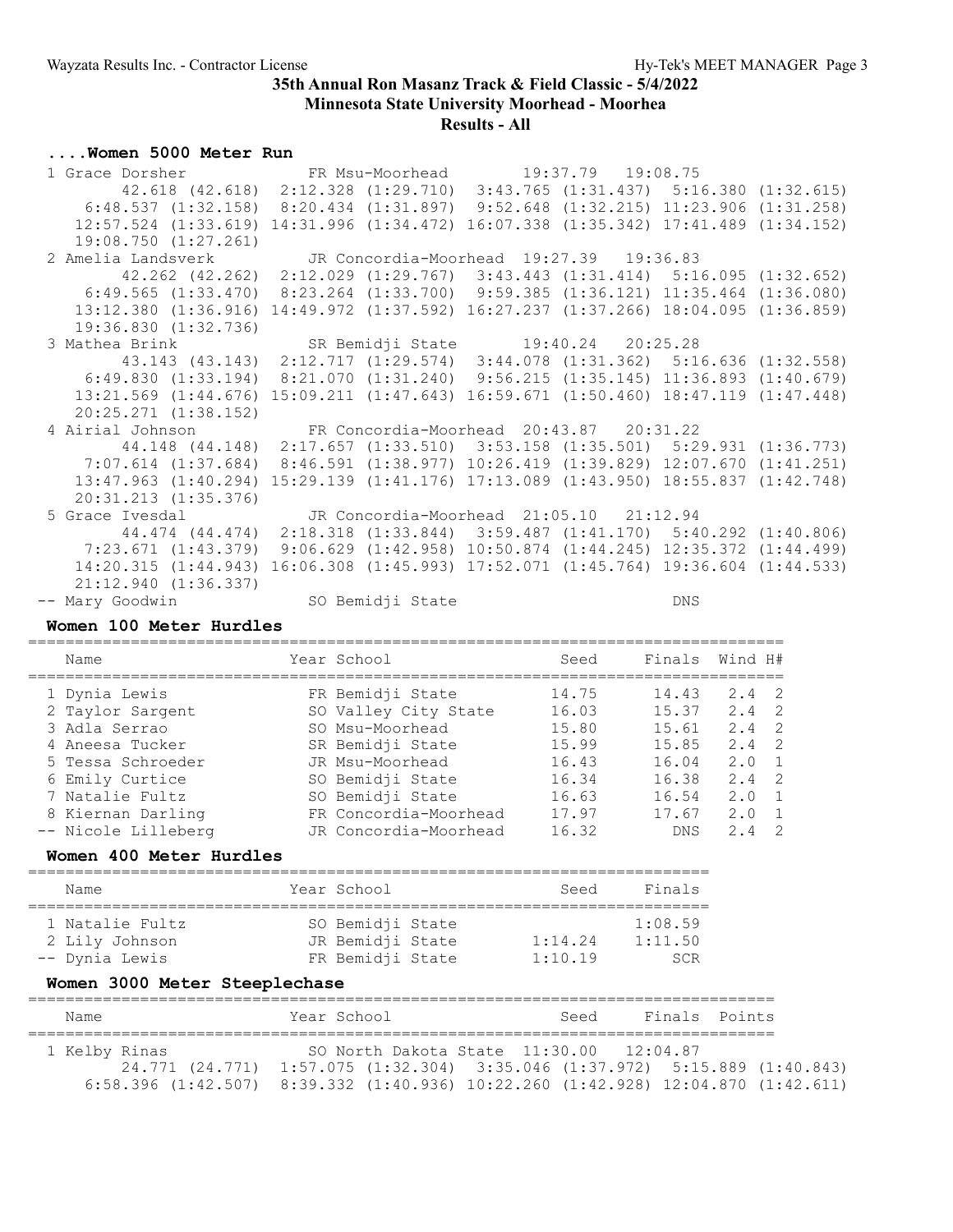# **35th Annual Ron Masanz Track & Field Classic - 5/4/2022**

**Minnesota State University Moorhead - Moorhea**

### **Results - All**

### **....Women 3000 Meter Steeplechase** 2 Emily Rugloski JR Concordia-Moorhead 12:45.14 25.012 (25.012) 1:58.567 (1:33.555) 3:38.784 (1:40.217) 5:24.935 (1:46.151) 7:13.823 (1:48.889) 9:03.473 (1:49.651) 10:54.542 (1:51.069) 12:45.138 (1:50.596) **Women 4x100 Meter Relay** ========================================================================= School Seed Finals ========================================================================= 1 Bemidji State 'A' 47.23 48.04 1) Shackera Douglas FR 2) Alaina Hall SO 3) Dynia Lewis FR 4) Kendra Ekereke SO 2 Concordia-Moorhead 'A' 50.42 50.50 1) Maddie Guler SO 2) Mary Wunderlich FR 3) Carlie Heinecke JR (4) Sierra Ramberg SO **Women 4x400 Meter Relay** ========================================================================= School Seed Finals ========================================================================= 1 Concordia-Moorhead 'A' 4:12.00 4:14.38 1) Maddie Guler SO 2) Isabel Fredrickson SR 3) Eden Smith FR 4) Drew Frolek FR -- Bemidji State 'B' 16.00 DNS 1) Mary Goodwin SO 2) Lily Johnson JR 3) Ryne Prigge SR 4) Zoey Mills SO **Women High Jump** =================================================================================== Name The Year School Contract Seed Finals =================================================================================== 1 Rachel Schumacher SR Msu-Moorhead 1.69m 1.71m 5-07.25 1.53 1.58 1.63 1.68 1.71 1.74 O O O XO XXO XXX 2 Caitlin Pritchett JR Msu-Moorhead 1.69m 1.63m 5-04.25 1.53 1.58 1.63 1.68 O XO XO XXX 3 Jenna Bergantine SO North Dakota State 1.61m 1.53m 5-00.25 1.48 1.53 1.58 XO O XXX 4 Emily Curtice SO Bemidji State 1.50m 1.53m 5-00.25

O O O O XO XXX<br>5 Natalie Fultz SO Be 1.43 1.48

1.33 1.38 1.43 1.48 1.53 1.58

| 5 Natalie Fultz<br>1.43 1.48                                                    | SO Bemidji State | 1.59m | 1.48m | $4 - 10.25$ |
|---------------------------------------------------------------------------------|------------------|-------|-------|-------------|
| $\circ$<br>$\Omega$<br>6 Sophia Sowada<br>1.38 1.43 1.48 1.53                   | JR Msu-Moorhead  | 1.65m | 1.48m | $4 - 10.25$ |
| XXX<br>XXO<br>$\bigcirc$<br>$\circ$<br>7 Tessa Schroeder<br>1.33 1.38 1.43 1.48 | JR Msu-Moorhead  | 1.57m | 1.43m | $4 - 08.25$ |
| XXX<br>$\circ$<br>$\bigcirc$<br>$\circ$<br>8 Adla Serrao<br>1.33 1.38 1.43 1.48 | SO Msu-Moorhead  | 1.45m | 1.43m | $4 - 08.25$ |
| PPP<br>XO<br>XXX<br>Ω                                                           |                  |       |       |             |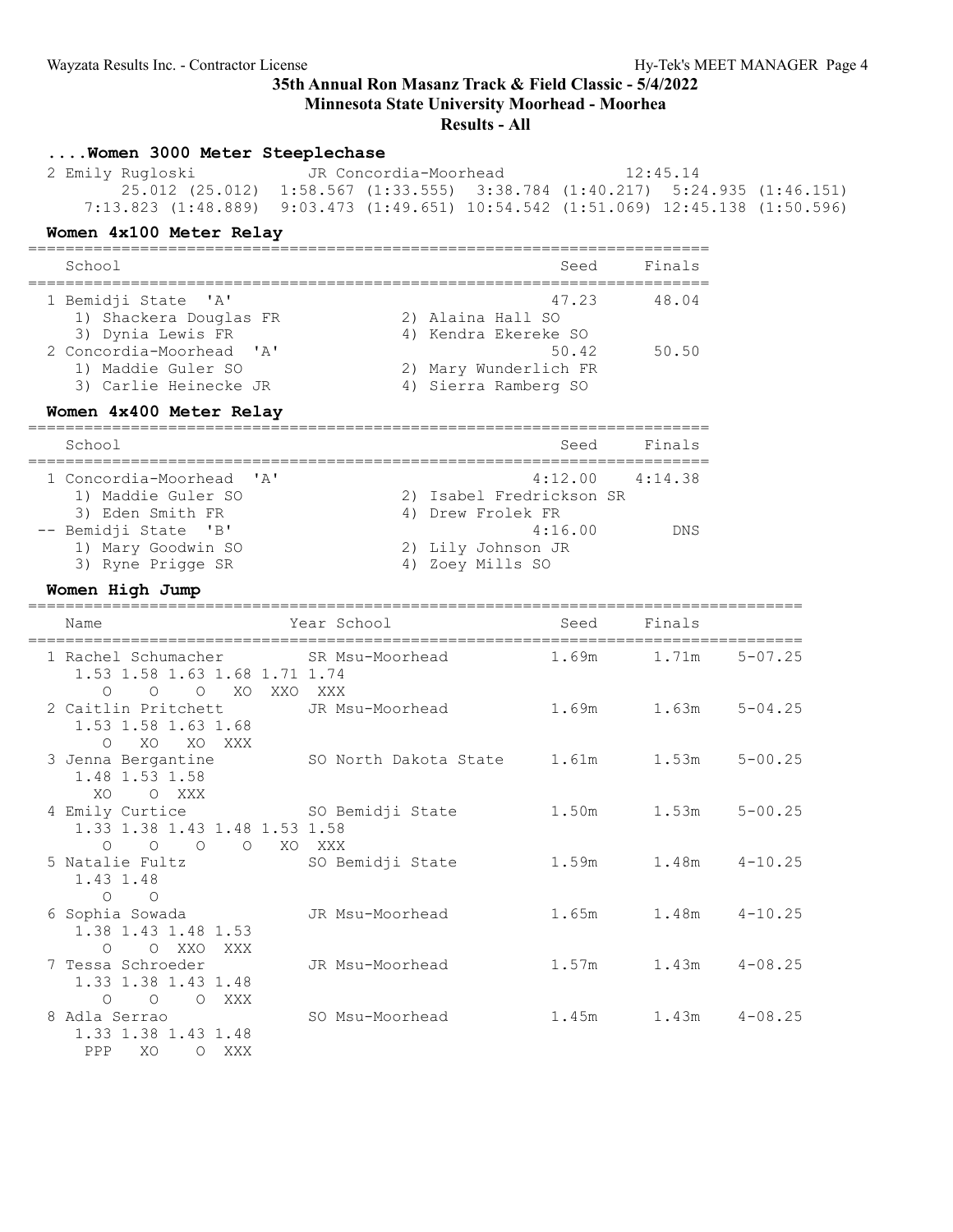**Results - All**

| Women High Jump                                         |                      |       |       |             |
|---------------------------------------------------------|----------------------|-------|-------|-------------|
| 9 Aneesa Tucker<br>1.33 1.38 1.43                       | SR Bemidji State     | 1.52m | 1.38m | $4 - 06.25$ |
| O XXX<br>$\circ$<br>9 Mickalyn Babock<br>1.33 1.38 1.43 | SO Msu-Moorhead      | 1.54m | 1.38m | $4 - 06.25$ |
| $\circ$<br>O XXX<br>-- Sydney Co<br>1.43                | FR Valley City State | 1.50m | NΗ    |             |
| XXX<br>-- Ashley Conneran                               | JR North Dakota      | 1.62m | DNS   |             |

#### **Women Pole Vault**

===================================================================================

| Name                          |              | Year School                                                                                                 | Seed  | Finals                     |                    |
|-------------------------------|--------------|-------------------------------------------------------------------------------------------------------------|-------|----------------------------|--------------------|
| ============================= |              | 1 Ashley Hokanson FR Msu-Moorhead 4.03m 4.00m 13-01.50<br>2.95 3.10 3.25 3.35 3.45 3.55 3.65 3.85 4.00 4.08 |       |                            |                    |
| PPP PPP PPP                   | PPP PPP PPP  | $\begin{matrix} 0 & 0 \\ 0 & 0 \end{matrix}$<br>XO<br>XXX                                                   |       |                            |                    |
|                               |              | 2 Anastasia Klein<br>JR Bemidji State                                                                       |       | $3.39m$ $3.45m$ $11-03.75$ |                    |
| 2.95 3.10 3.25 3.35 3.45 3.55 |              |                                                                                                             |       |                            |                    |
| XO XXO                        | O XO XXO XXX |                                                                                                             |       |                            |                    |
| 3 Taylor Lee NA Unat-Nds      |              |                                                                                                             |       | $3.31m$ $3.35m$ $10-11.75$ |                    |
| 2.95 3.10 3.25 3.35 3.45      |              |                                                                                                             |       |                            |                    |
| XO<br>XO<br>XO                | XO XXX       |                                                                                                             |       |                            |                    |
|                               |              | 4 Katie Berglund         JR North Dakota State     3.80m       3.35m   10-11.75                             |       |                            |                    |
| 2.95 3.10 3.25 3.35 3.45      |              |                                                                                                             |       |                            |                    |
| PPP PPP PPP XXO XXX           |              |                                                                                                             |       |                            |                    |
|                               |              | 5 Sydney Bahls Government JR Msu-Moorhead                                                                   | 3.20m |                            | $3.25m$ $10-08.00$ |
| 2.95 3.10 3.25 3.35           |              |                                                                                                             |       |                            |                    |
| O O XO XXX                    |              |                                                                                                             |       |                            |                    |
| 6 Megan Judge                 |              | SO Bemidji State                                                                                            |       | $3.31m$ $3.25m$ $10-08.00$ |                    |
| 2.95 3.10 3.25 3.35           |              |                                                                                                             |       |                            |                    |
| $O$ $O$ XXO                   | XXX          |                                                                                                             |       |                            |                    |
| 7 Olivia Olson                |              | FR Bemidji State                                                                                            |       | $3.15m$ $3.10m$ $10-02.00$ |                    |
| 2.95 3.10 3.25                |              |                                                                                                             |       |                            |                    |
| O O XXX                       |              |                                                                                                             |       |                            |                    |
| -- Jacee Johannsen            |              | SO North Dakota State 3.42m                                                                                 |       | NΗ                         |                    |
| 2.95 3.10 3.25                |              |                                                                                                             |       |                            |                    |
| PPP<br>PPP<br>XXX             |              |                                                                                                             |       |                            |                    |

### **Women Long Jump**

| Finals Wind<br>Year School<br>Seed<br>Name<br>1 Christiana Collins<br>FR North Dakota State 5.49m 5.48m 1.5 17-11.75<br>FOUL $5.40m(1.6) 5.33m(1.6) 5.48m(1.5)$<br>$5.35m(2.2)$ FOUL<br>5.38m 5.12m 2.0 16-09.75<br>SR Bemidji State<br>2 Aneesa Tucker<br>FOUL 5.06m(3.8) FOUL 4.99m(2.5) FOUL<br>5.12m(2.0)<br>FR North Dakota State 5.42m 5.11m 1.0 16-09.25<br>3 Ellen Donat<br>FOUL 4.92m(1.9) 4.89m(1.7) 4.86m(3.9) FOUL<br>5.11m(1.0)<br>4.95m 5.06m 3.6 16-07.25<br>FR Valley City State<br>4 Sydney Co<br>$5.06m(3.6)$ $4.66m(2.8)$ FOUL FOUL $5.02m(1.6)$ FOUL<br>4.01m 4.96m 2.7 16-03.25<br>5 Emily Curtice SO Bemidji State<br>$4.61m(2.3)$ $4.95m(2.5)$ $4.96m(2.7)$ FOUL FOUL<br>FOUL |  |  |  |  |
|------------------------------------------------------------------------------------------------------------------------------------------------------------------------------------------------------------------------------------------------------------------------------------------------------------------------------------------------------------------------------------------------------------------------------------------------------------------------------------------------------------------------------------------------------------------------------------------------------------------------------------------------------------------------------------------------------|--|--|--|--|
|                                                                                                                                                                                                                                                                                                                                                                                                                                                                                                                                                                                                                                                                                                      |  |  |  |  |
|                                                                                                                                                                                                                                                                                                                                                                                                                                                                                                                                                                                                                                                                                                      |  |  |  |  |
|                                                                                                                                                                                                                                                                                                                                                                                                                                                                                                                                                                                                                                                                                                      |  |  |  |  |
|                                                                                                                                                                                                                                                                                                                                                                                                                                                                                                                                                                                                                                                                                                      |  |  |  |  |
|                                                                                                                                                                                                                                                                                                                                                                                                                                                                                                                                                                                                                                                                                                      |  |  |  |  |
|                                                                                                                                                                                                                                                                                                                                                                                                                                                                                                                                                                                                                                                                                                      |  |  |  |  |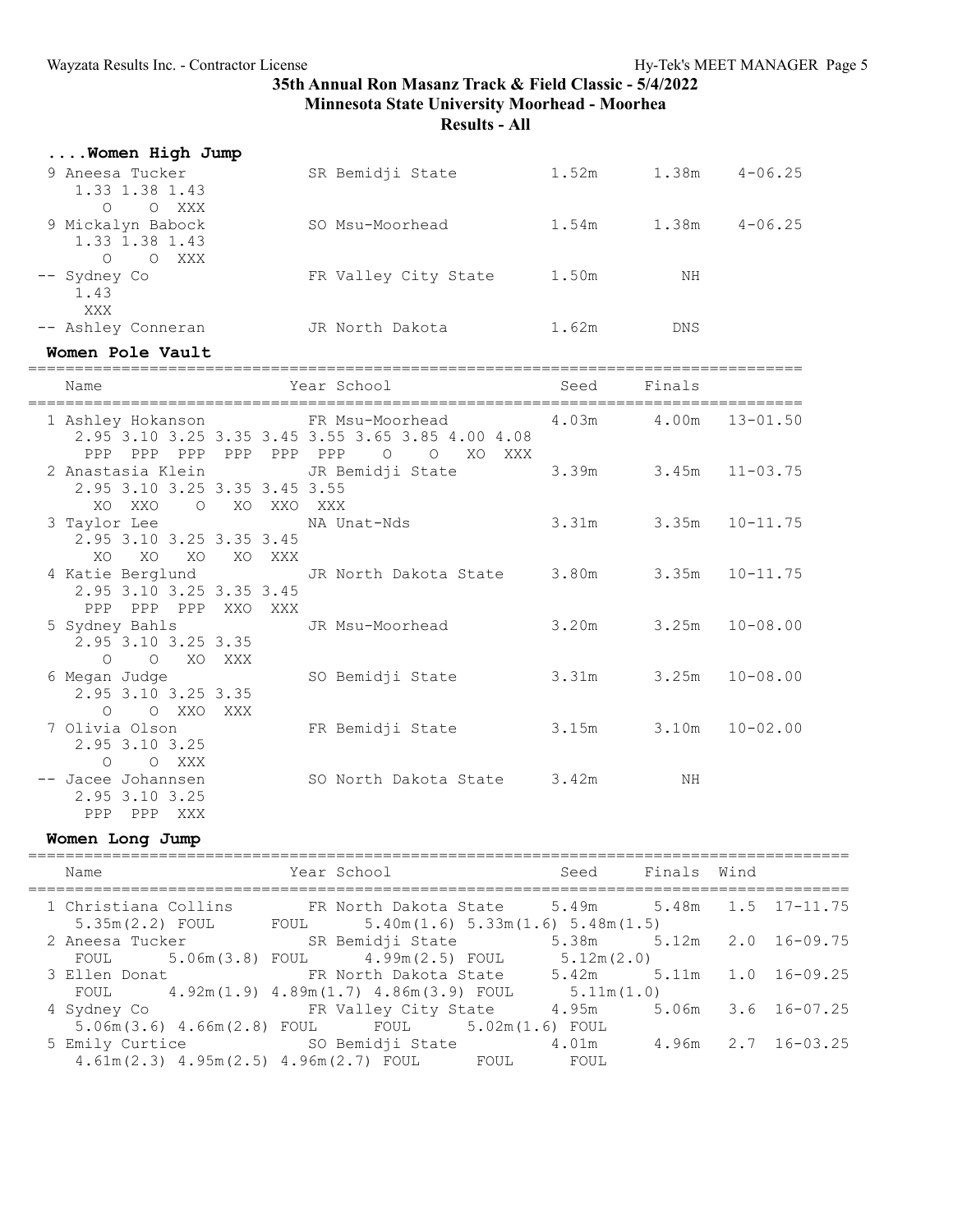## **....Women Long Jump**

| 6 Taia Rude           |                    |      | NA Unat-Nds                                                                               |       |            |     | 4.87m 1.8 15-11.75 |
|-----------------------|--------------------|------|-------------------------------------------------------------------------------------------|-------|------------|-----|--------------------|
| FOUL                  |                    |      | $4.58$ m $(1.8)$ $4.87$ m $(1.8)$ $4.68$ m $(4.6)$ $4.78$ m $(2.6)$ $4.56$ m $(2.2)$      |       |            |     |                    |
|                       |                    |      | 7 Taylor Sargent 50 Valley City State 5.06m 4.61m 1.9 15-01.50                            |       |            |     |                    |
|                       |                    |      | $4.46m(2.9)$ $4.42m(3.4)$ $4.51m(3.0)$ $4.27m(2.4)$ $4.61m(1.9)$ $4.40m(2.3)$             |       |            |     |                    |
|                       |                    |      |                                                                                           |       |            |     |                    |
|                       |                    |      | FOUL $4.44$ m $(2.0)$ $4.31$ m $(NW1)$ $4.24$ m $(2.0)$ $4.59$ m $(1.8)$ $4.43$ m $(3.2)$ |       |            |     |                    |
|                       | -- Natalie Fultz   |      | SO Bemidji State 4.00m                                                                    |       | FOUL       |     |                    |
| FOUL                  | FOUL FOUL          |      |                                                                                           |       |            |     |                    |
|                       |                    |      | -- Kiernan Darling TR Concordia-Moorhead 4.40m                                            |       | FOUL       |     |                    |
| FOUL                  | FOUL               | FOUL |                                                                                           |       |            |     |                    |
| -- Jessica Brueggeman |                    |      | FR North Dakota State 5.42m                                                               |       | FOUL       |     |                    |
| FOUL                  | FOUL               | FOUL |                                                                                           |       |            |     |                    |
|                       | -- Katelyn Tschida |      | JR North Dakota State                                                                     | 5.33m | <b>DNS</b> | NWI |                    |
|                       |                    |      |                                                                                           |       |            |     |                    |

## **Women Triple Jump**

| Name                 | Year School                                                                                                               | Seed                             | Finals Wind |     |                    |
|----------------------|---------------------------------------------------------------------------------------------------------------------------|----------------------------------|-------------|-----|--------------------|
| 1 Analise Fabre      | SR Bemidji State 11.56m 11.55m 2.0 37-10.75<br>$11.22m(2.8)$ $11.47m(2.6)$ FOUL $11.46m(2.1)$ $11.55m(2.0)$ $11.32m(3.8)$ |                                  |             |     |                    |
| 2 Jessica Brueggeman | FR North Dakota State 11.39m    11.48m   3.2   37-08.00                                                                   |                                  |             |     |                    |
|                      | $11.29m(2.7)$ $11.48m(3.2)$ $11.32m(4.4)$ $11.47m(1.8)$ $11.47m(4.5)$ $9.96m(2.5)$                                        |                                  |             |     |                    |
| 3 Mary Wunderlich    |                                                                                                                           |                                  |             |     |                    |
|                      | $9.69$ m $(2.4)$ $9.75$ m $(2.6)$ $10.16$ m $(3.4)$ $10.16$ m $(1.8)$ $10.08$ m $(3.1)$ $9.47$ m $(3.8)$                  |                                  |             |     |                    |
| 4 Kyra Nichols       | JR Concordia-Moorhead 9.98m                                                                                               |                                  | 9.54m       |     | $2.4$ $31 - 03.75$ |
|                      | $9.54$ m $(2.4)$ $9.25$ m $(3.1)$ $9.48$ m $(2.5)$ $9.24$ m $(2.8)$ $9.34$ m $(3.8)$ $9.31$ m $(3.4)$                     |                                  |             |     |                    |
| 5 Kiernan Darling    | FR Concordia-Moorhead                                                                                                     | $9.50m$ $9.44m$ $3.4$ $30-11.75$ |             |     |                    |
|                      | $9.44$ m(3.4) $9.36$ m(3.0) $9.25$ m(4.9) FOUL 8.88m(2.6) $9.41$ m(2.4)                                                   |                                  |             |     |                    |
| 6 Laura Fuller       | FR Concordia-Moorhead 8.50m 8.39m 3.2 27-06.50                                                                            |                                  |             |     |                    |
|                      | 8.39m(3.2) FOUL 8.25m(NWI) FOUL FOUL PASS                                                                                 |                                  |             |     |                    |
| -- Nicole Lilleberg  | JR Concordia-Moorhead 10.30m                                                                                              |                                  | DNS         | NWI |                    |

### **Women Shot Put**

| Year School and Seed Finals and H#<br>Name                                                                                                  |  |  |
|---------------------------------------------------------------------------------------------------------------------------------------------|--|--|
| 1 Maggie Ewen 67-08.50 Unattached 19.79m 17.59m 57-08.50 2                                                                                  |  |  |
| 16.44m  17.54m  FOUL  17.59m  FOUL  17.40m<br>2 Eve Goldstein 50 Unattached 14.04m 13.41m 44-00.00 2<br>FOUL 12.88m 13.25m FOUL 13.41m FOUL |  |  |
| 3 Cayle Hovland SR Concordia-Moorhead 13.84m 12.63m 41-05.25 2<br>11.64m 12.07m 12.63m 12.28m 12.62m FOUL                                   |  |  |
| 4 Allyson Kangas 5 JR Concordia-Moorhead 13.24m 11.87m 38-11.50 2<br>11.52m  11.87m  FOUL  11.32m  11.41m  FOUL                             |  |  |
| 5 Hannah Gordon TR Valley City State 12.71m 11.72m 38-05.50 2<br>10.73m 11.72m 11.33m FOUL FOUL FOUL                                        |  |  |
| 6 Sadie Hansen TR Valley City State 12.24m 11.52m 37-09.50 2<br>11.42m  11.52m  11.30m  11.25m  FOUL  FOUL                                  |  |  |
| 7 Jacey Schlosser SR Concordia-Moorhead 12.50m 11.46m 37-07.25 2<br>10.69m FOUL 11.46m 11.14m FOUL FOUL                                     |  |  |
| 8 Jade Azure 6 11.67m 10.89m 35-08.75 1<br>10.35m 10.39m 10.89m 10.54m 10.81m 10.77m                                                        |  |  |
| 9 Emily White SR Concordia-Moorhead 11.81m 10.75m 35-03.25 1<br>10.10m  10.51m  FOUL  10.20m  10.75m  10.69m                                |  |  |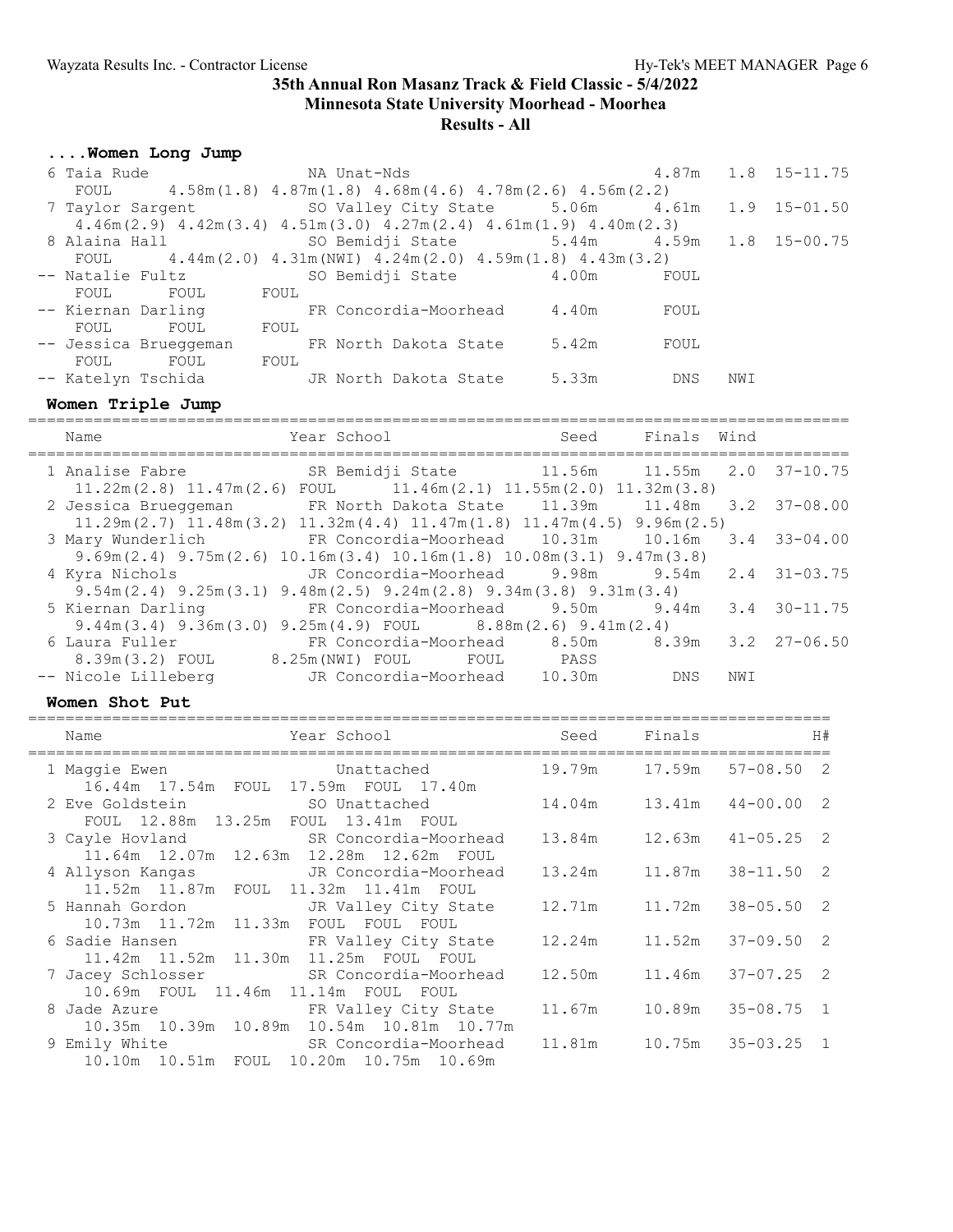## **....Women Shot Put**

| 10 Mikenna Pattrin KR Bemidji State          |                              | 10.45m |      | $10.63m$ $34-10.50$ 1 |                                       |
|----------------------------------------------|------------------------------|--------|------|-----------------------|---------------------------------------|
| 10.19m  10.30m  10.63m  10.25m  FOUL  10.21m |                              |        |      |                       |                                       |
| 11 Emma Bastian                              | FR Valley City State         | 10.05m |      | 10.26m 33-08.00 1     |                                       |
| 9.42m 9.61m FOUL FOUL 10.26m 9.58m           |                              |        |      |                       |                                       |
| 12 Katelyn Zaiger                            | FR Msu-Moorhead              | 9.43m  |      | $9.57m$ $31-04.75$ 1  |                                       |
| 8.28m 9.57m FOUL                             |                              |        |      |                       |                                       |
| 13 Sophia Sowada                             | JR Msu-Moorhead              | 10.43m |      | $9.03m$ $29-07.50$ 1  |                                       |
| 8.53m 8.92m 9.03m                            |                              |        |      |                       |                                       |
| 14 Mickalyn Babock                           | SO Msu-Moorhead              | 7.68m  |      | 8.22m  26-11.75  1    |                                       |
| 7.81m 8.00m 8.22m                            |                              |        |      |                       |                                       |
| 15 Brooke Kangas                             | FR Concordia-Moorhead 9.71m  |        |      | 7.92m 26-00.00 1      |                                       |
| 7.48m 7.92m 7.29m                            |                              |        |      |                       |                                       |
| -- Merrideth Spiers                          | FR North Dakota State        | 12.69m | FOUL |                       | $\overline{c}$                        |
| FOUL FOUL FOUL                               |                              |        |      |                       |                                       |
| -- Tierra Doss                               | JR Bemidji State 13.40m      |        | DNS  |                       | $\begin{array}{c} 2 \\ 2 \end{array}$ |
| -- Annabel Thorstenson                       | FR North Dakota State 12.05m |        | DNS  |                       |                                       |
| -- bailey overbo                             | FR Unattached                | 11.58m | DNS  |                       | $\mathbf{1}$                          |

### **Women Discus Throw**

| Name                                                                                 | Year School and Seed Finals H#               |        |                           |                |  |
|--------------------------------------------------------------------------------------|----------------------------------------------|--------|---------------------------|----------------|--|
| 1 Merrideth Spiers FR North Dakota State 46.52m 44.67m 146-07 2                      | 44.67m  41.57m  40.53m  FOUL  43.03m  40.08m |        |                           |                |  |
| 2 Steena Larsen SO Msu-Moorhead<br>41.21m  42.58m  41.83m  39.32m  FOUL  40.82m      |                                              |        | 42.75m  42.58m  139-08  2 |                |  |
| 3 Tierra Doss JR Bemidji State<br>FOUL 38.17m 39.23m FOUL FOUL 41.76m                |                                              |        | 43.01m 41.76m             | $137 - 00$ 2   |  |
| 4 Cayle Hovland<br>36.98m 37.58m 41.00m 39.74m 37.87m 39.56m                         |                                              | 44.76m | 41.00m                    | $134 - 06$ 2   |  |
| 5 Jacey Schlosser SR Concordia-Moorhead<br>FOUL FOUL 34.79m FOUL FOUL 38.94m         |                                              | 38.79m | 38.94m                    | $127 - 09$ 2   |  |
| 6 Allyson Kangas JR Concordia-Moorhead<br>31.22m 33.91m 34.08m 34.08m 35.69m FOUL    |                                              |        | 32.67m 35.69m             | $117 - 01$ 1   |  |
| 7 Jade Azure TR Valley City State<br>34.05m 34.41m 34.80m FOUL FOUL 35.17m           |                                              |        | 39.38m 35.17m             | $115 - 05$ 2   |  |
| 8 Emily White SR Concordia-Moorhead 37.44m 34.75m<br>34.75m FOUL FOUL FOUL FOUL FOUL |                                              |        |                           | $114 - 00$ 2   |  |
| 9 Sadie Hansen<br>31.88m 32.75m 34.35m 34.25m FOUL 33.00m                            |                                              | 35.52m | 34.35m                    | $112 - 08$ 1   |  |
| 10 Emma Bastian<br>33.10m 31.52m 31.23m                                              | FR Valley City State                         | 33.40m | 33.10m                    | $108 - 07$ 1   |  |
| 11 Kendra Odegard<br>28.66m 32.07m FOUL                                              | FR Valley City State                         | 35.64m | 32.07m                    | $105 - 02$ 2   |  |
| 12 Hannah Gordon<br>28.49m 29.59m 30.58m                                             | JR Valley City State                         | 35.07m | 30.58m                    | $100 - 04$ 1   |  |
| 13 Kristen Rasmussen<br>30.53m 29.63m FOUL                                           | SO Bemidji State                             | 30.39m | 30.53m                    | $100 - 02$ 1   |  |
| 14 Katelyn Zaiger<br>28.28m 30.13m FOUL                                              | FR Msu-Moorhead 32.89m                       |        |                           | 30.13m 98-10 1 |  |
| 15 Cailey Schlosser<br>FOUL 28.37m 29.15m                                            | FR Concordia-Moorhead 31.39m 29.15m          |        |                           | $95 - 08$ 1    |  |
| 16 Mikenna Pattrin<br>23.29m FOUL 27.50m                                             | FR Bemidji State 27.69m                      |        | 27.50m                    | $90 - 03$ 1    |  |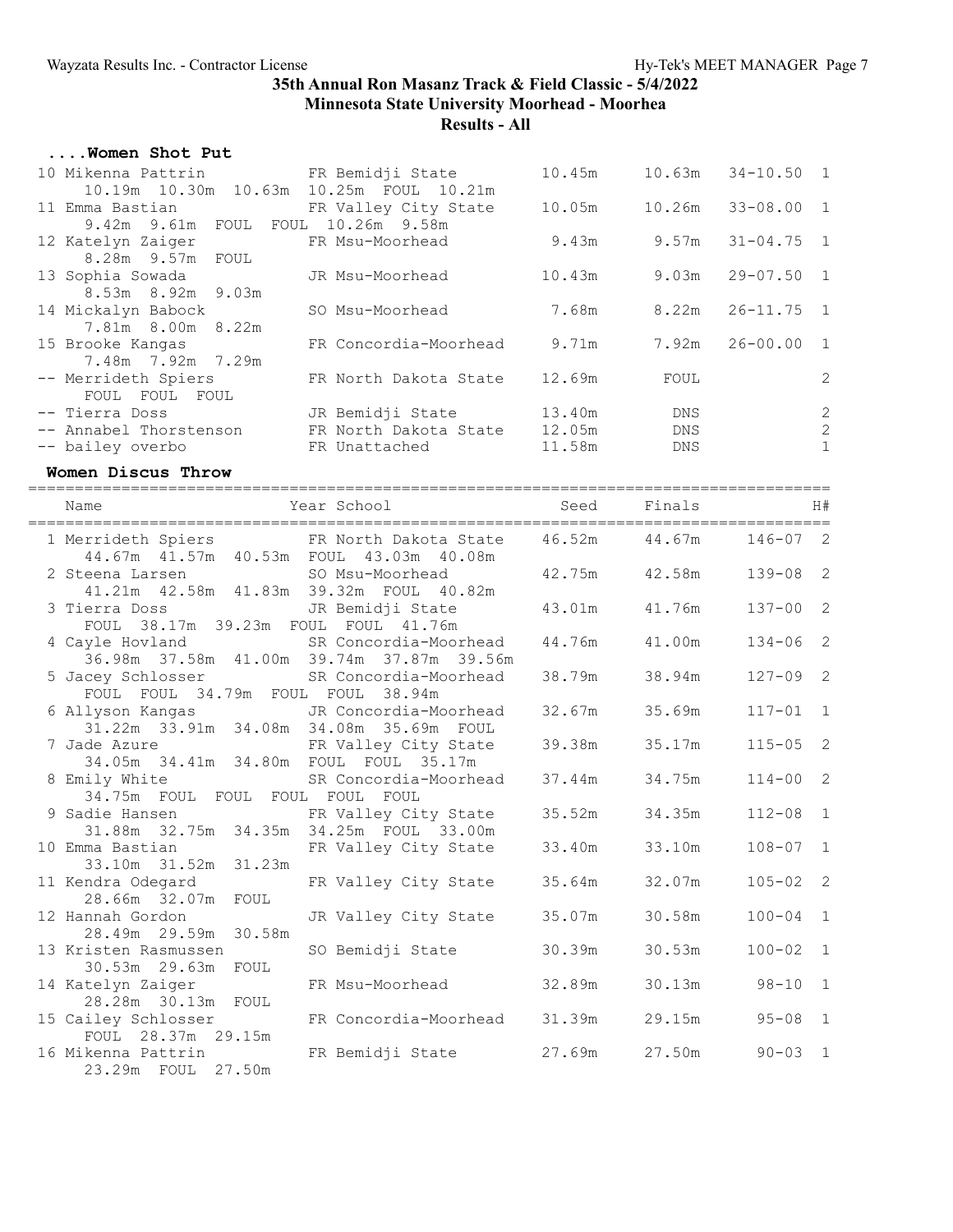### **....Women Discus Throw**

| 17 Brooke Kangas                        | FR Concordia-Moorhead | 26.44m | 26.87m | $88 - 02$ 1 |
|-----------------------------------------|-----------------------|--------|--------|-------------|
| 26.87m 26.17m 26.81m<br>18 Laura Fuller | FR Concordia-Moorhead | 25.48m | 25.56m | $83 - 10$ 2 |
| 25.14m 23.71m 25.56m                    |                       |        |        |             |
| 19 Taylor Leingang<br>FOUL FOUL 25.18m  | FR North Dakota State | 36.77m | 25.18m | $82 - 07$ 2 |
| -- Eve Goldstein                        | SO Unattached         | 43.02m | FOUL   | 2           |
| FOUL FOUL<br>FOUL<br>-- Claire Dummer   | FR Concordia-Moorhead | 34.33m | SCR    |             |

#### **Women Hammer Throw**

| Name                                                                                   | Year School and the School | Seed   | Finals |              | H#                         |
|----------------------------------------------------------------------------------------|----------------------------|--------|--------|--------------|----------------------------|
| 1 Maggie Ewen<br>67.95m 70.16m 69.42m 69.09m FOUL FOUL                                 | Unattached                 | 75.04m | 70.16m | $230 - 02$ 2 |                            |
| 2 Merrideth Spiers<br>50.10m  49.35m  49.48m  50.76m  48.25m  51.22m                   | FR North Dakota State      | 53.65m | 51.22m | $168 - 00$ 2 |                            |
| 3 Annabel Thorstenson FR North Dakota State<br>FOUL 47.34m 47.73m 49.07m 48.30m 50.64m |                            | 49.38m | 50.64m | $166 - 02$   | $\overline{\phantom{0}}^2$ |
| 4 Eve Goldstein<br>45.66m  48.27m  48.75m  47.72m  FOUL  FOUL                          | SO Unattached              | 49.23m | 48.75m | $159 - 11$   | $\overline{c}$             |
| 5 Hannah Gordon<br>41.01m  43.88m  45.22m  41.89m  41.05m  41.62m                      | JR Valley City State       | 44.63m | 45.22m | $148 - 04$   | $\overline{c}$             |
| 6 Cayle Hovland<br>41.71m  43.21m  43.92m  44.73m  FOUL  43.92m                        | SR Concordia-Moorhead      | 44.96m | 44.73m | $146 - 09$ 2 |                            |
| 7 Jacey Schlosser<br>FOUL 40.98m FOUL PASS FOUL 42.83m                                 | SR Concordia-Moorhead      | 48.70m | 42.83m | $140 - 06$   | $\overline{\phantom{0}}^2$ |
| 8 Rafaela Rafajlovska<br>FOUL 38.05m FOUL 35.37m FOUL 40.36m                           | JR Bemidji State           | 38.45m | 40.36m | $132 - 05$   | $\overline{1}$             |
| 9 Kristen Rasmussen<br>39.87m FOUL FOUL FOUL FOUL 37.27m                               | SO Bemidji State           | 40.74m | 39.87m | $130 - 10$ 2 |                            |
| 10 Allyson Kangas<br>36.69m 35.58m 34.85m                                              | JR Concordia-Moorhead      | 48.11m | 36.69m | $120 - 04$   | $\overline{c}$             |
| 11 Katelyn Zaiger<br>FOUL FOUL 36.28m                                                  | FR Msu-Moorhead            |        | 36.28m | $119 - 00$ 1 |                            |
| 12 Jade Azure<br>32.48m 34.53m 35.97m                                                  | FR Valley City State       | 37.55m | 35.97m | $118 - 00$ 1 |                            |
| 13 Emily White<br>34.96m FOUL 34.22m                                                   | SR Concordia-Moorhead      | 36.62m | 34.96m | $114 - 08$   | $\overline{1}$             |
| 14 Sadie Hansen<br>31.30m 34.28m 34.74m                                                | FR Valley City State       | 33.10m | 34.74m | $114 - 00$   | $\overline{1}$             |
| 15 Emma Bastian<br>FOUL 34.14m 34.51m                                                  | FR Valley City State       | 34.84m | 34.51m | $113 - 03$ 1 |                            |
| 16 Tayla Mullings<br>31.90m 31.75m 32.64m                                              | SO Valley City State       | 35.69m | 32.64m | $107 - 01$ 1 |                            |
| 17 Cailey Schlosser<br>FOUL FOUL 27.28m                                                | FR Concordia-Moorhead      | 33.58m | 27.28m | $89 - 06$    | $\overline{1}$             |
| 18 Brooke Kangas<br>21.87m 22.99m 25.42m                                               | FR Concordia-Moorhead      | 26.31m | 25.42m | $83 - 05$    | $\overline{1}$             |
| 19 Laura Fuller<br>24.40m  23.88m  FOUL                                                | FR Concordia-Moorhead      | 24.83m | 24.40m | $80 - 01$    | $\mathbf{1}$               |
| -- Mikenna Pattrin<br>FOUL FOUL FOUL                                                   | FR Bemidji State           | 41.02m | FOUL   |              | $\overline{c}$             |
| -- Kendra Odegard                                                                      | FR Valley City State       | 36.44m | DNS    |              | 1                          |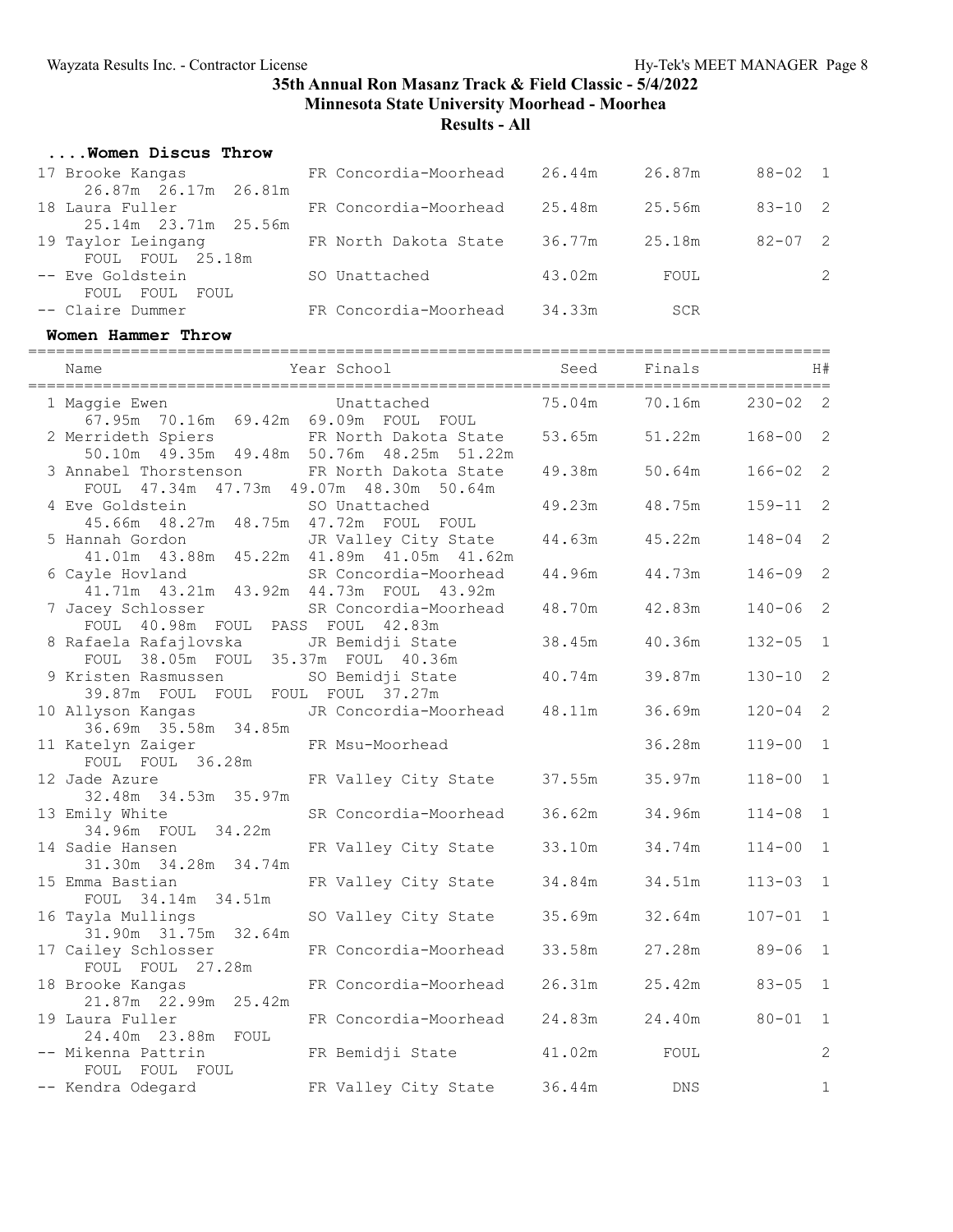# **35th Annual Ron Masanz Track & Field Classic - 5/4/2022**

**Minnesota State University Moorhead - Moorhea**

**Results - All**

|  | Women Hammer Throw |  |
|--|--------------------|--|
|  |                    |  |

| Women Hammer Throw                       |        |                                                                   |        |            |            |                |
|------------------------------------------|--------|-------------------------------------------------------------------|--------|------------|------------|----------------|
| -- bailey overbo                         |        | FR Unattached                                                     | 36.52m | <b>SCR</b> |            |                |
| Women Javelin Throw                      |        |                                                                   |        |            |            |                |
| Name                                     |        | Year School                                                       | Seed   | Finals     |            | H#             |
| 1 Kendra Odegard                         |        | FR Valley City State<br>39.51m 42.95m 42.32m 41.13m 41.04m 40.62m | 41.54m | 42.95m     | $140 - 11$ | 2              |
| 2 Emily Curtice                          |        | SO Bemidji State<br>30.71m 31.58m FOUL 29.42m 34.18m FOUL         | 39.81m | 34.18m     | $112 - 02$ | 2              |
| 3 Megan Judge                            |        | SO Bemidji State<br>32.43m 29.56m 29.68m 30.53m 30.76m FOUL       | 30.99m | 32.43m     | $106 - 05$ | 2              |
| 4 Mikenna Pattrin                        |        | FR Bemidji State<br>32.05m 30.32m 29.17m 31.87m 29.15m 30.31m     | 28.35m | 32.05m     | $105 - 02$ | $\mathbf{1}$   |
| 5 Regan Anderson                         |        | FR Concordia-Moorhead<br>28.61m 30.37m 27.08m 29.55m              | 27.66m | 30.37m     | $99 - 08$  | $\overline{c}$ |
| 6 Nell Graham<br>22.78m 27.40m           |        | SO North Dakota State<br>29.10m PASS PASS PASS                    |        | 29.10m     | $95 - 06$  | $\mathbf 1$    |
| 7 Cailey Schlosser<br>FOUL 28.58m FOUL   |        | FR Concordia-Moorhead<br>28.01m FOUL FOUL                         | 26.25m | 28.58m     | $93 - 09$  | 2              |
| 8 Adla Serrao                            |        | SO Msu-Moorhead<br>24.48m 28.50m 26.42m 26.47m 26.50m 25.26m      | 26.08m | 28.50m     | $93 - 06$  | $\mathbf{1}$   |
| 9 Jacey Schlosser<br>25.80m 26.99m       | 28.41m | SR Concordia-Moorhead<br>28.32m FOUL PASS                         | 30.20m | 28.41m     | $93 - 02$  | $\mathbf{1}$   |
| 10 Sophia Sowada<br>26.07m 25.80m        | 27.90m | JR Msu-Moorhead<br>FOUL 23.19m 26.89m                             |        | 27.90m     | $91 - 06$  | $\mathbf{1}$   |
| 11 Rhaegan Kiland<br>23.86m 22.13m       | 24.43m | JR Concordia-Moorhead                                             | 25.64m | 24.43m     | $80 - 02$  | $\mathbf{1}$   |
| 12 Natalie Fultz<br>18.80m 23.81m        | 22.95m | SO Bemidji State                                                  | 29.70m | 23.81m     | $78 - 01$  | 2              |
| 12 Laura Fuller<br>23.81m 23.36m         | FOUL   | FR Concordia-Moorhead                                             | 25.12m | 23.81m     | $78 - 01$  | 2              |
| 14 Katelyn Tschida<br>18.17m 22.72m      | 22.21m | JR North Dakota State                                             | 24.52m | 22.72m     | $74 - 06$  | $\mathbf{1}$   |
| 15 Grace Ivesdal                         | 20.62m | JR Concordia-Moorhead                                             | 17.67m | 20.62m     | $67 - 08$  | $\mathbf 1$    |
| 16 Tessa Schroeder<br>19.04m 15.69m      | FOUL   | JR Msu-Moorhead                                                   | 16.83m | 19.04m     | $62 - 06$  | $\mathbf 1$    |
| 17 Mickalyn Babock<br>17.02m FOUL 16.76m |        | SO Msu-Moorhead                                                   | 14.45m | 17.02m     | $55 - 10$  | $\mathbf 1$    |
| -- Hannah Gordon                         |        | JR Valley City State                                              | 33.25m | DNS        |            | $\sqrt{2}$     |
| -- Aubrie Werk                           |        | SO Concordia-Moorhead                                             | 33.30m | <b>DNS</b> |            | $\overline{c}$ |
| -- Katelyn Zaiger                        |        | FR Msu-Moorhead                                                   |        | DNS        |            | $\mathbf 1$    |
| -- Aneesa Tucker                         |        | SR Bemidji State                                                  | 19.00m | <b>DNS</b> |            | $\overline{c}$ |
| Men 100 Meter Dash                       |        |                                                                   |        |            |            |                |

| ______________________________<br>_______________________________ |  |  |  |  |  |  |  |  |  |  |  |  |  |  |  |
|-------------------------------------------------------------------|--|--|--|--|--|--|--|--|--|--|--|--|--|--|--|
|                                                                   |  |  |  |  |  |  |  |  |  |  |  |  |  |  |  |

| Name                                               | Year School                                                 | Seed           | Finals Wind H#          |                                             |  |
|----------------------------------------------------|-------------------------------------------------------------|----------------|-------------------------|---------------------------------------------|--|
| 1 Jack Christl<br>2 Shaquiel Higgs<br>3 Ty Dawkins | FR North Dakota State<br>JR Msu-Moorhead<br>JR Msu-Moorhead | 10.69<br>10.76 | 10.54<br>10.55<br>10.57 | $2.3 \t2$<br>$2.3 \quad 2$<br>$2.3 \quad 2$ |  |
| 4 Elliott MacLennan                                | FR Msu-Moorhead                                             |                | 10.75                   | $1.7 \quad 1$                               |  |
| 5 Henry Collins                                    | FR North Dakota State                                       | 10.82          | 10.77                   | $2.3 \quad 2$                               |  |
| 6 Symon Keiser                                     | SO North Dakota State                                       |                | 10.80                   | 1 7 1                                       |  |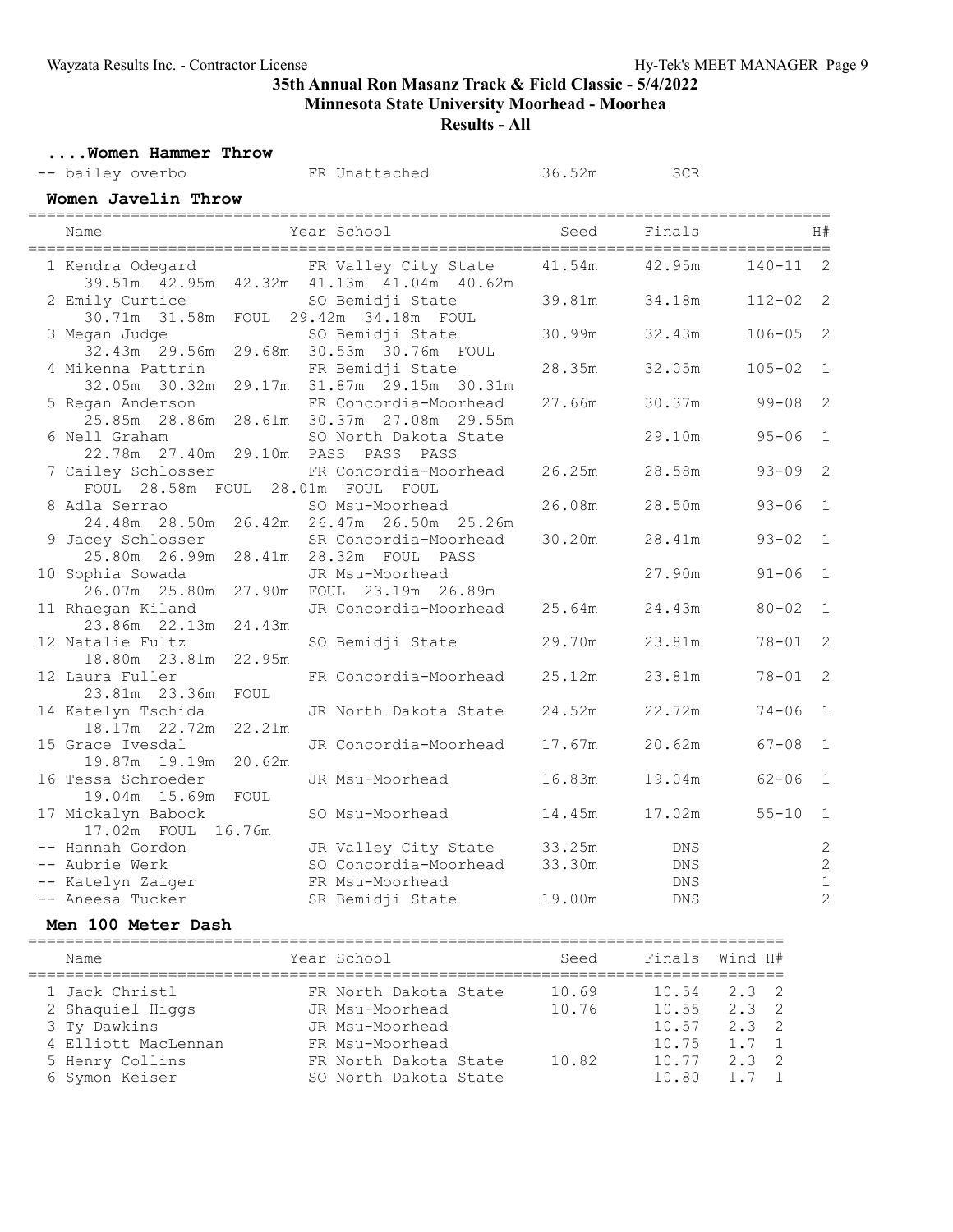### **....Men 100 Meter Dash**

| 7 Nolan Morical<br>8 Kory Powell-Oliver<br>9 Colin Conteh<br>10 Colby Larson<br>11 Isaiah Johnson<br>12 Jordan Petron<br>13 Ty Fountain<br>-- Travis Joseph | FR Concordia-Moorhead<br>JR Msu-Moorhead<br>SO Concordia-Moorhead<br>FR Msu-Moorhead<br>FR Msu-Moorhead<br>FR Concordia-Moorhead 12.05<br>FR Valley City State<br>SO Msu-Moorhead | 11.20<br>10.94<br>11.27<br>11.21<br>11.74<br>12.26 | 11.03<br>11.18<br>11.21<br>11.44<br>11.65<br>11.91<br>12.04<br>DNS | $2.3 \quad 2$<br>2.3<br>$2.3 \quad 2$<br>$2.3$ 2<br>1.7<br>$1.7 \quad 1$<br>$1.7 \quad 1$<br>$1.7 \quad 1$ | -2<br>$\mathbf{1}$      |                    |
|-------------------------------------------------------------------------------------------------------------------------------------------------------------|-----------------------------------------------------------------------------------------------------------------------------------------------------------------------------------|----------------------------------------------------|--------------------------------------------------------------------|------------------------------------------------------------------------------------------------------------|-------------------------|--------------------|
| Men 200 Meter Dash                                                                                                                                          |                                                                                                                                                                                   |                                                    |                                                                    |                                                                                                            |                         |                    |
| Name                                                                                                                                                        | Year School                                                                                                                                                                       | Seed                                               | Finals                                                             | Wind H#                                                                                                    |                         |                    |
| 1 Ty Dawkins                                                                                                                                                | JR Msu-Moorhead                                                                                                                                                                   | 21.53                                              | 21.41                                                              | $1.4 \quad 3$                                                                                              |                         |                    |
| 2 Shaquiel Higgs                                                                                                                                            | JR Msu-Moorhead                                                                                                                                                                   | 21.79                                              |                                                                    |                                                                                                            |                         | 21.62 1.4 3 21.613 |
| 3 Elliott MacLennan                                                                                                                                         | FR Msu-Moorhead                                                                                                                                                                   | 21.79                                              | 21.62                                                              |                                                                                                            |                         | 1.4 3 21.617       |
| 4 Ibrahim Oduong                                                                                                                                            | SO Msu-Moorhead                                                                                                                                                                   | 22.20                                              | 21.92                                                              | 1.4                                                                                                        | $\overline{\mathbf{3}}$ |                    |
| 5 Henry Collins                                                                                                                                             | FR North Dakota State                                                                                                                                                             | 21.72                                              | 21.97                                                              | 1.4                                                                                                        | -3                      |                    |
| 6 Hayden Gagnon                                                                                                                                             | SR Concordia-Moorhead                                                                                                                                                             | 23.20                                              | 22.38                                                              | $1.3 \quad 2$                                                                                              |                         |                    |
| 7 Nolan Morical                                                                                                                                             | FR Concordia-Moorhead                                                                                                                                                             | 23.10                                              | 22.50                                                              | 1.3                                                                                                        | -2                      |                    |
| 8 Dawson Schaffer                                                                                                                                           | SO Concordia-Moorhead                                                                                                                                                             | 23.18                                              | 22.90                                                              | $1.3$ 2                                                                                                    |                         |                    |
| 9 Jerome Crayton                                                                                                                                            | FR Msu-Moorhead                                                                                                                                                                   | 22.47                                              | 22.94                                                              | 1.4                                                                                                        | -3                      |                    |
| 10 Trevor Tiongson                                                                                                                                          | FR Concordia-Moorhead                                                                                                                                                             | 23.29                                              | 22.98                                                              | 1.3                                                                                                        | -2                      |                    |
| 11 Kory Powell-Oliver                                                                                                                                       | JR Msu-Moorhead                                                                                                                                                                   | 22.88                                              | 23.06                                                              | 1.4                                                                                                        | $\overline{\mathbf{3}}$ |                    |
| 12 Nick Hermes                                                                                                                                              | FR Concordia-Moorhead                                                                                                                                                             | 23.83                                              | 23.38                                                              | 1.0                                                                                                        | $\mathbf{1}$            |                    |
| 13 Jayden Gerringer                                                                                                                                         | FR Valley City State                                                                                                                                                              | 23.67                                              | 23.78                                                              | 1.3                                                                                                        | 2                       |                    |
| 14 Ethan Kudrna                                                                                                                                             | SO Unattached                                                                                                                                                                     | 24.00                                              | 23.85                                                              | 1.0                                                                                                        | $\mathbf{1}$            |                    |
| 15 Isaiah Johnson                                                                                                                                           | FR Msu-Moorhead                                                                                                                                                                   | 23.67                                              | 23.93                                                              | 1.3                                                                                                        | 2                       |                    |

| 16 Ty Fountain  | FR Valley City State  | 24.79 | 24.84 1.0 1 |           |  |
|-----------------|-----------------------|-------|-------------|-----------|--|
| -- Cody Jundt   | SO Valley City State  | 24.38 | DNS         | 1.0 1     |  |
| -- Colin Conteh | SO Concordia-Moorhead | 23.76 | DNS         | 1.3 2     |  |
| -- Nolan Valdez | FR Concordia-Moorhead | 23.25 | DNS         | 1.3 2     |  |
| -- Jack Christl | FR North Dakota State | 21.66 |             | DNS 1.4 3 |  |
|                 |                       |       |             |           |  |

### **Men 400 Meter Dash**

|  | Name                                                                                                                                                                          | Year School                                                                                                                                                                                                    | Seed                                                                          | Finals                                                                        | H#                                                                  |
|--|-------------------------------------------------------------------------------------------------------------------------------------------------------------------------------|----------------------------------------------------------------------------------------------------------------------------------------------------------------------------------------------------------------|-------------------------------------------------------------------------------|-------------------------------------------------------------------------------|---------------------------------------------------------------------|
|  | 1 Tommy Kern<br>2 Hayden Gagnon<br>3 Kendrick Major<br>4 Dawson Schaffer<br>5 Trevor Tiongson<br>6 Colin Schuller<br>7 Simon Zahrbock<br>8 Spencer Mattheis<br>9 Ethan Kudrna | FR Concordia-Moorhead<br>SR Concordia-Moorhead<br>SO Msu-Moorhead<br>SO Concordia-Moorhead<br>FR Concordia-Moorhead<br>SR Concordia-Moorhead<br>SR Concordia-Moorhead<br>JR Valley City State<br>SO Unattached | 48.77<br>50.14<br>50.51<br>51.96<br>51.70<br>51.15<br>51.90<br>56.62<br>54.90 | 50.39<br>50.85<br>51.70<br>52.14<br>52.15<br>53.13<br>53.97<br>56.40<br>57.68 | 2<br>2<br>$\overline{2}$<br>$\overline{2}$<br>2<br>2<br>2<br>1<br>1 |
|  | -- Nolan Valdez                                                                                                                                                               | FR Concordia-Moorhead                                                                                                                                                                                          | 51.50                                                                         | <b>DNS</b>                                                                    | 2                                                                   |
|  |                                                                                                                                                                               |                                                                                                                                                                                                                |                                                                               |                                                                               |                                                                     |

### **Men 800 Meter Run**

| Name                                        | Year School                                | Seed    | Finals  |
|---------------------------------------------|--------------------------------------------|---------|---------|
| 1 Keiser Freetly<br>$1:01.189$ $(1:01.189)$ | JR North Dakota State<br>1:57.008 (55.820) | 1:51.63 | 1:57.01 |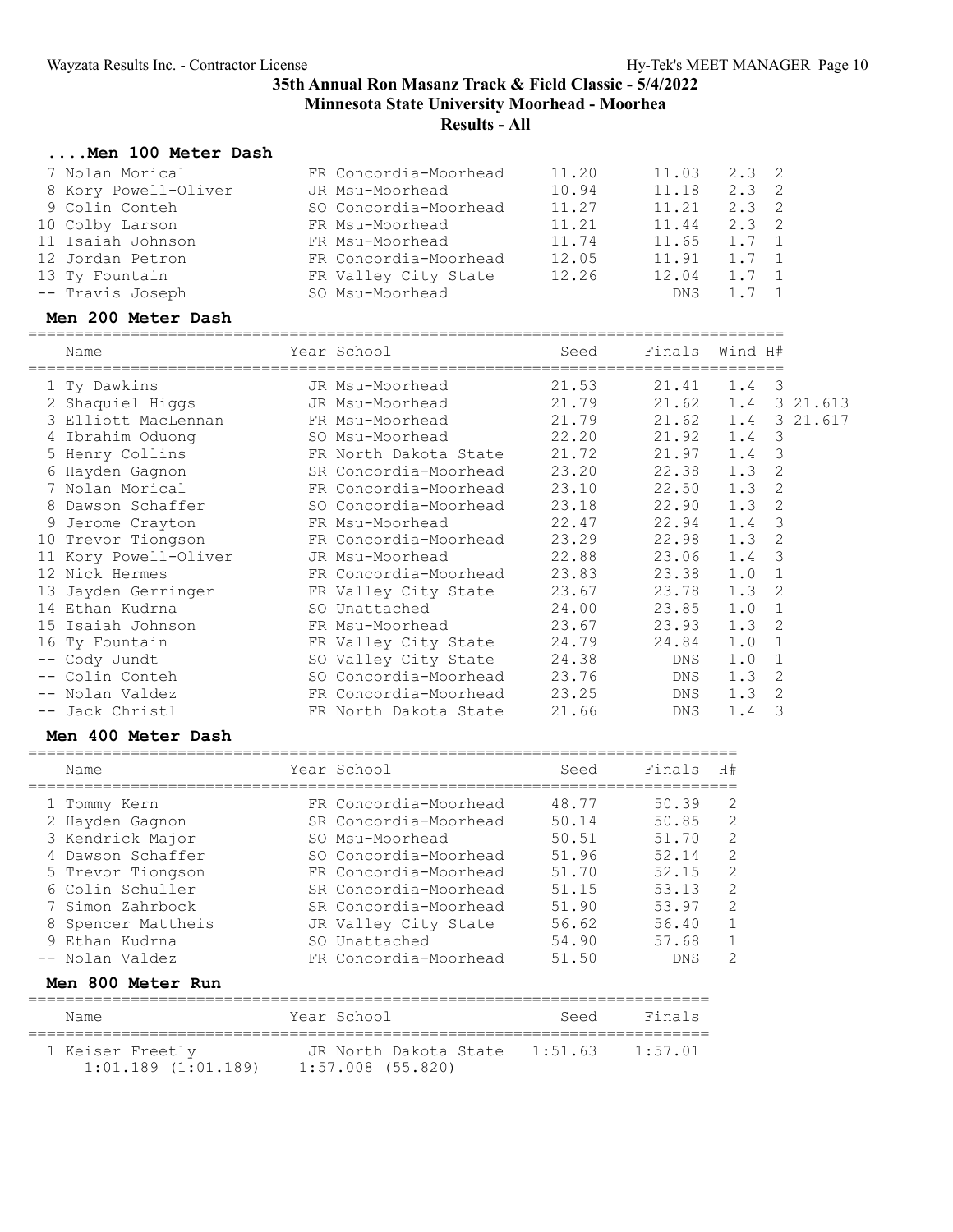### **....Men 800 Meter Run**

| 2 Jackson Tracy         | JR North Dakota State   | 1:53.66 | 1:57.25    |
|-------------------------|-------------------------|---------|------------|
| $1:01.382$ $(1:01.382)$ | $1:57.249$ (55.868)     |         |            |
| 3 Beau Brannan          | JR North Dakota State   | 1:53.71 | 1:58.52    |
| $1:00.979$ $(1:00.979)$ | $1:58.512$ (57.533)     |         |            |
| 4 Munir Isahak          | SR Concordia-Moorhead   | 1:54.12 | 2:00.55    |
| $1:01.359$ $(1:01.359)$ | 2:00.546 (59.188)       |         |            |
| 5 Tanner Olson          | JR Concordia-Moorhead   | 2:05.64 | 2:04.18    |
| $1:01.567$ $(1:01.567)$ | $2:04.172$ $(1:02.605)$ |         |            |
| 6 Lucas Hinojos         | SO Concordia-Moorhead   | 2:01.31 | 2:05.70    |
| $1:03.095$ $(1:03.095)$ | $2:05.700$ $(1:02.605)$ |         |            |
| 7 Kolby Brandt          | SO Msu-Moorhead         | 2:05.71 | 2:08.63    |
| $1:02.962$ $(1:02.962)$ | 2:08.630(1:05.669)      |         |            |
| 8 Justin Kringler       | SR Concordia-Moorhead   | 2:04.73 | 2:09.06    |
| $1:01.836$ $(1:01.836)$ | $2:09.056$ $(1:07.221)$ |         |            |
| 9 Tembo Chilala         | FR Concordia-Moorhead   | 2:09.70 | 2:12.69    |
| $1:04.157$ $(1:04.157)$ | $2:12.682$ $(1:08.525)$ |         |            |
| 10 Brady Femling        | SO Valley City State    | 2:14.70 | 2:23.07    |
| 1:06.720(1:06.720)      | $2:23.063$ $(1:16.343)$ |         |            |
| -- Adnew Stueven        | SO Msu-Moorhead         | 1:53.00 | <b>DNS</b> |
| -- Ben Becker           | SO Concordia-Moorhead   | 2:05.17 | <b>DNS</b> |
| -- Braxton Bruer        | SO Msu-Moorhead         | 1:50.11 | <b>DNS</b> |

#### **Men 1500 Meter Run**

========================================================================= Name Year School ========================================================================= 1 Adnew Stueven SO Msu-Moorhead 3:58.30 3:55.59 44.755 (44.755) 1:47.054 (1:02.299) 2:52.350 (1:05.297) 3:55.584 (1:03.234) 2 Nadir Yusuf SR Msu-Moorhead 3:56.88 4:05.54 44.255 (44.255) 1:46.242 (1:01.988) 2:52.262 (1:06.020) 4:05.531 (1:13.269) 3 Marshall Loveland NA Unat-Nds 4:02.00 4:15.02 46.277 (46.277) 1:55.319 (1:09.043) 3:05.524 (1:10.206) 4:15.018 (1:09.494) 4 Noah Rolfe FR Valley City State 4:06.11 4:21.58 44.492 (44.492) 1:46.793 (1:02.301) 2:59.251 (1:12.459) 4:21.571 (1:22.320) 5 Andrew Pick FR Unattached 4:25.00 4:31.04 49.305 (49.305) 2:05.871 (1:16.566) 3:21.896 (1:16.026) 4:31.040 (1:09.144) 6 Nick Trzynka FR Concordia-Moorhead 4:39.52 4:40.76 50.167 (50.167) 2:06.689 (1:16.522) 3:24.448 (1:17.760) 4:40.759 (1:16.312) -- Luis Garcia The Revalley City State The Solution of the DNF 44.441 (44.441) 1:50.140 (1:05.699) -- Alex Lerum SO Concordia-Moorhead 4:48.07 DNS -- Mason Kindel NA Unat-Nds 4:09.00 DNS -- Jackson Fuller Unattached 5:25.00 DNS -- Solomon Johnson JR Concordia-Moorhead 4:09.00 DNS

#### **Men 5000 Meter Run**

========================================================================= Name The Year School Control Seed Finals ========================================================================= 1 Daniel Borash Unattached 15:45.00 15:41.79 36.710 (36.710) 1:50.521 (1:13.812) 3:04.554 (1:14.033) 4:19.148 (1:14.595) 5:34.813 (1:15.665) 6:49.383 (1:14.570) 8:05.104 (1:15.722) 9:20.835 (1:15.731) 10:38.071 (1:17.236) 11:55.941 (1:17.870) 13:14.659 (1:18.718) 14:31.966 (1:17.308) 15:41.785 (1:09.819)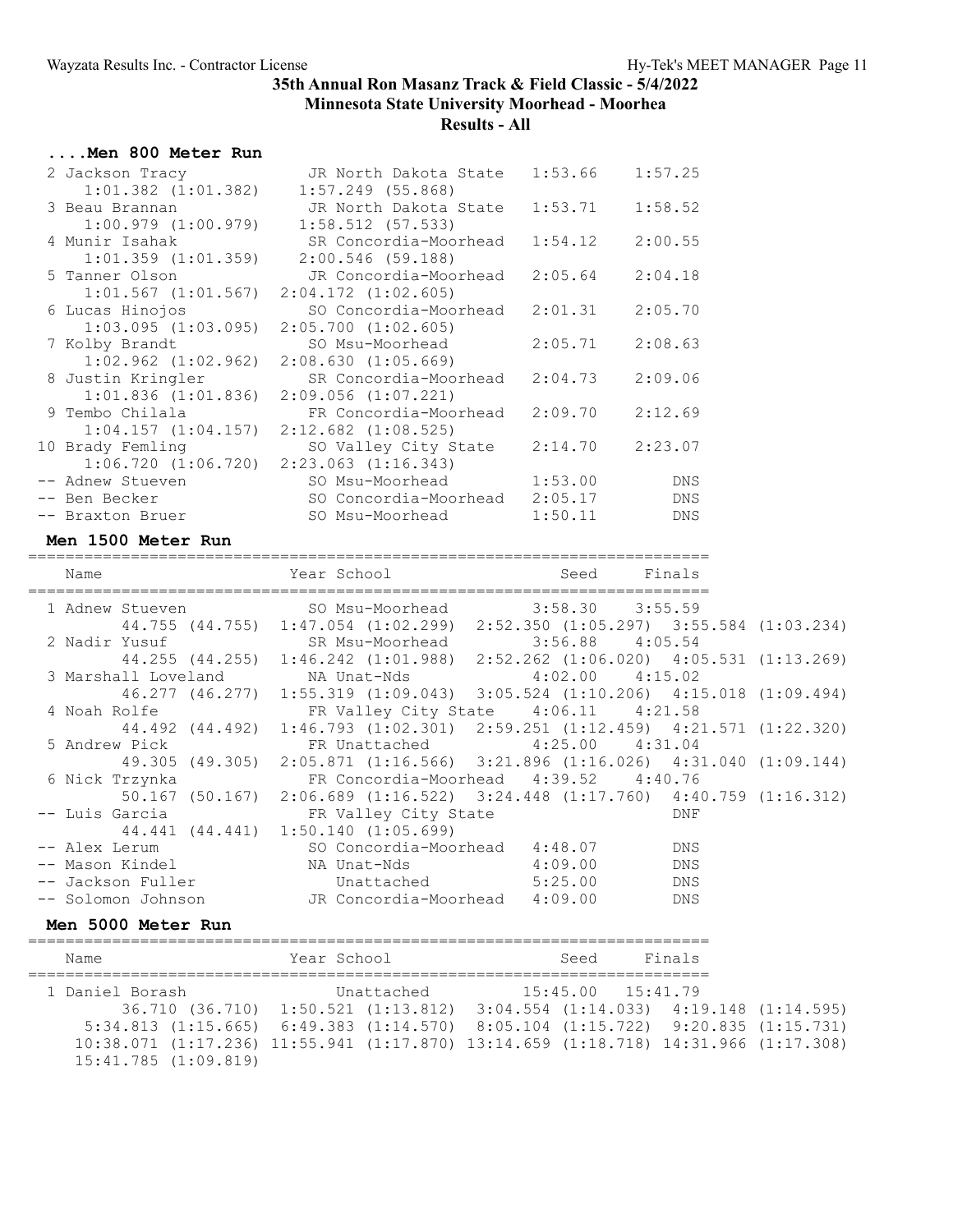### **Results - All**

### **....Men 5000 Meter Run**

 2 Drew Mears SR Msu-Moorhead 15:33.34 16:12.42 36.361 (36.361) 1:50.001 (1:13.641) 3:03.503 (1:13.502) 4:18.869 (1:15.366) 5:35.108 (1:16.240) 6:52.852 (1:17.744) 8:13.127 (1:20.275) 9:33.091 (1:19.965) 10:56.560 (1:23.470) 12:18.307 (1:21.747) 13:41.559 (1:23.252) 15:00.072 (1:18.514) 16:12.414 (1:12.342) 3 Carson Hespe FR Msu-Moorhead 16:35.82 16:13.00 36.967 (36.967) 1:50.898 (1:13.931) 3:04.881 (1:13.983) 4:19.560 (1:14.680) 5:36.245 (1:16.685) 6:56.346 (1:20.102) 8:17.339 (1:20.994) 9:38.171 (1:20.832) 10:59.356 (1:21.186) 12:20.710 (1:21.354) 13:41.257 (1:20.548) 15:00.898 (1:19.641) 16:12.996 (1:12.099) -- Mason Kindel NA Unat-Nds 15:03.13 DNS

#### **Men 110 Meter Hurdles**

| Name                                                                                                                              | Year School                                                                                                                                                    | Seed                                               | Finals                                                           | Wind                                          |
|-----------------------------------------------------------------------------------------------------------------------------------|----------------------------------------------------------------------------------------------------------------------------------------------------------------|----------------------------------------------------|------------------------------------------------------------------|-----------------------------------------------|
| 1 Brock Johnsen<br>2 Logan Mathieu<br>3 Shaquiel Higgs<br>4 Robert Douglas<br>5 Clay Kummer<br>6 Bryce Enerson<br>-- Colby Larson | FR North Dakota State<br>FR North Dakota State<br>JR Msu-Moorhead<br>FR North Dakota State<br>SO Valley City State<br>FR North Dakota State<br>FR Msu-Moorhead | 14.72<br>14.68<br>16.28<br>15.37<br>15.56<br>16.90 | 14.43<br>14.49<br>15.32<br>15.54<br>15.65<br>16.42<br><b>DNS</b> | 3.6<br>3.6<br>3.6<br>3.6<br>3.6<br>3.6<br>3.6 |

#### **Men 400 Meter Hurdles**

| Name              | Year School           | Seed  | Finals     |
|-------------------|-----------------------|-------|------------|
|                   |                       |       |            |
| 1 Clay Kummer     | SO Valley City State  | 54.56 | 54.76      |
| 2 Cullen Curl     | FR North Dakota State | 55.04 | 55.57      |
| 3 Dan Wilson      | SR Concordia-Moorhead | 56.21 | 1:00.89    |
| 4 Ben Becker      | SO Concordia-Moorhead |       | 1:09.36    |
| -- Robert Douglas | FR North Dakota State | 57.04 | <b>DNS</b> |

#### **Men 3000 Meter Steeplechase**

| Name                             | Year School                                                                                                                 | Seed                                                 | Finals  |  |
|----------------------------------|-----------------------------------------------------------------------------------------------------------------------------|------------------------------------------------------|---------|--|
| 1 Tyson Mahar<br>20.636 (20.636) | NA Unat-Nds<br>$1:36.912$ $(1:16.277)$<br>$5:38.836$ (1:22.970) 7:02.785 (1:23.949) 8:26.382 (1:23.598) 9:47.880 (1:21.498) | 9.25 00<br>$2:55.001$ (1:18.089) 4:15.867 (1:20.867) | 9:47.88 |  |

#### **Men 4x100 Meter Relay**

| School                                                                                                                                | Seed                                                                                                           | Finals         |
|---------------------------------------------------------------------------------------------------------------------------------------|----------------------------------------------------------------------------------------------------------------|----------------|
| 1 Msu-Moorhead 'A'<br>1) Ty Dawkins JR<br>3) Shyrone Kemp JR<br>2 Concordia-Moorhead 'A'<br>1) Colin Conteh SO<br>3) Nolan Morical FR | 41.61<br>2) Shaquiel Higgs JR<br>4) Elliott MacLennan FR<br>43.18<br>2) Tommy Kern FR<br>4) Dawson Schaffer SO | 41.29<br>42.84 |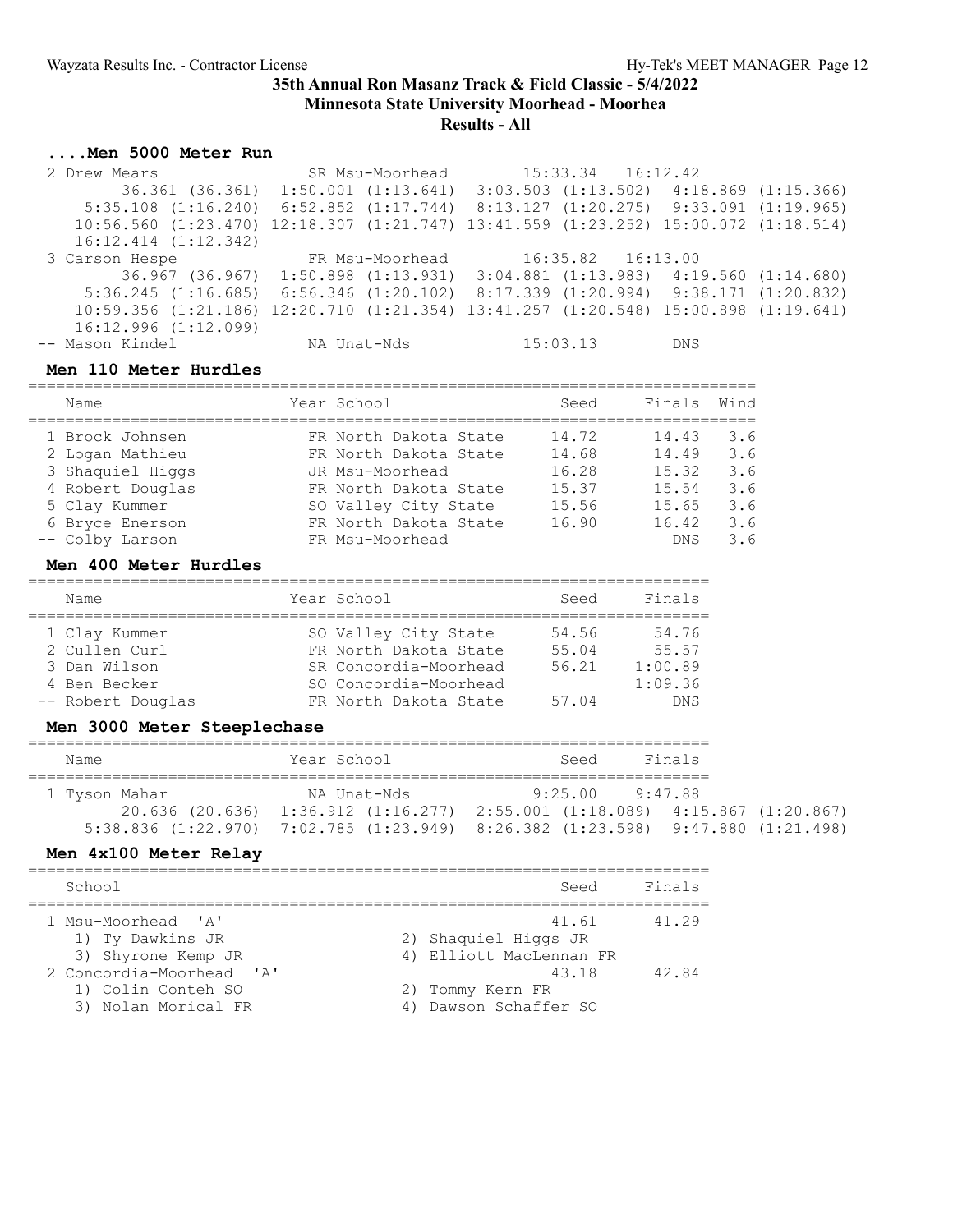### **Results - All**

#### **Men 4x400 Meter Relay**

| School             |                          | Seed                  | Finals  |
|--------------------|--------------------------|-----------------------|---------|
| 1 Msu-Moorhead 'A' |                          |                       | 3:29.36 |
|                    | 1) Kendrick Major SO     | 2) Shaquiel Higgs JR  |         |
|                    | 3) Kory Powell-Oliver JR | 4) Jerome Crayton FR  |         |
|                    | 2 Concordia-Moorhead 'B' | 3:26.00               | 3:33.07 |
|                    | 1) Dawson Schaffer SO    | 2) Trevor Tiongson FR |         |
|                    | 3) Solomon Johnson JR    | 4) Tembo Chilala FR   |         |
|                    | 3 Concordia-Moorhead 'A' | 3:26.00               | 3:33.97 |
|                    | 1) Colin Schuller SR     | 2) Nolan Morical FR   |         |
|                    | 3) Munir Isahak SR       | 4) Hayden Gagnon SR   |         |
|                    | 4 Concordia-Moorhead 'C' | 3:32.00               | 3:43.60 |
|                    | 1) Dan Wilson SR         | 2) Lucas Hinojos SO   |         |
|                    | 3) Ben Becker SO         | 4) Simon Zahrbock SR  |         |

#### **Men High Jump**

=================================================================================== Name Seed Finals (Name Seed Finals Seed Finals =================================================================================== 1 Travis Joseph SO Msu-Moorhead 1.67 1.72 1.77 1.82 1.87 1.92 1.97 2.02 2.07 PPP PPP PPP PPP PPP O O O XXX 2 Chris Cook SR Msu-Moorhead 2.14m 2.02m 6-07.50 1.67 1.72 1.77 1.82 1.87 1.92 1.97 2.02 2.07 PPP PPP PPP PPP PPP O O XO XXX 3 Joshua Darwin SO North Dakota State 2.09m 1.97m 6-05.50 1.67 1.72 1.77 1.82 1.87 1.92 1.97 2.02 PPP PPP PPP PPP PPP O XXO XXX -- Elijah Hylen JR North Dakota State 2.01m NH 1.67 1.72 1.77 1.82 1.87 1.92 PPP PPP PPP PPP PPP XXX -- Gabe Thompson FR Concordia-Moorhead 1.60m NH 1.67 XXX -- Jayden Gerringer TR Valley City State 1.90m DNS -- Jonah Friedrichsen SO Unattached 1.81m DNS -- Braden Brown FR North Dakota State 2.04m DNS -- Shyrone Kemp JR Msu-Moorhead 2.05m DNS **Men Pole Vault** ===================================================================================

Name Tear School Seed Finals =================================================================================== 1 Jacob Van Dusseldorp FR North Dakota State 4.77m 4.60m 15-01.00 2.95 3.10 3.25 3.40 3.55 4.60 4.75 PPP PPP PPP PPP PPP XO XXX 2 Jens Christensen SO North Dakota State 4.83m 4.60m 15-01.00 2.95 3.10 3.25 3.40 3.55 4.60 4.75 PPP PPP PPP PPP PPP XXO XXX 3 Colby Larson FR Msu-Moorhead 3.40m 11-01.75 2.95 3.10 3.25 3.40 3.55 O O O XO XXX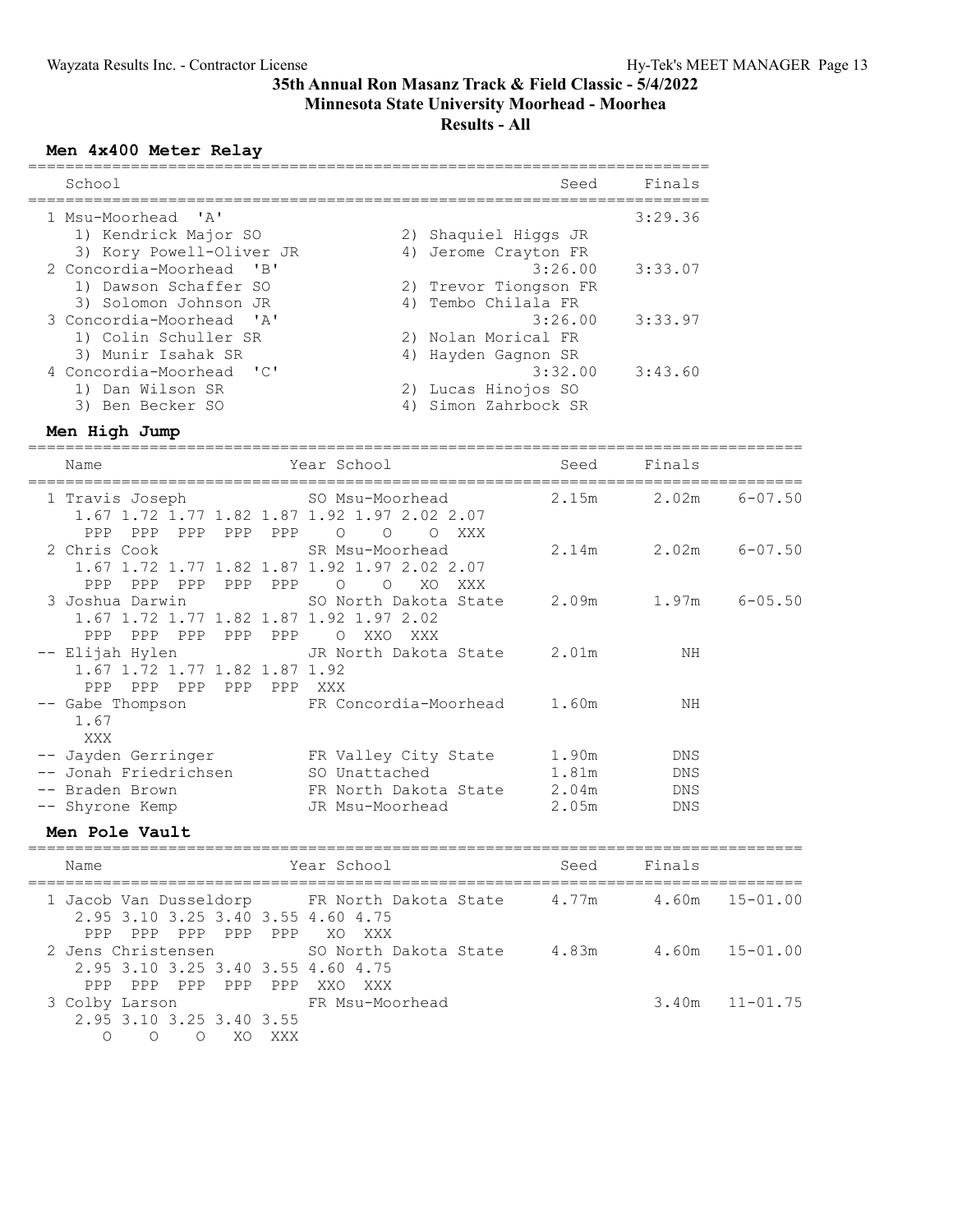### **Men Long Jump**

| Name                                                                                                                                                                                         | =============<br>Year School Seed                                                        |        | Finals Wind |              |                    |
|----------------------------------------------------------------------------------------------------------------------------------------------------------------------------------------------|------------------------------------------------------------------------------------------|--------|-------------|--------------|--------------------|
|                                                                                                                                                                                              |                                                                                          |        | 7.19m       | 1.1          | $23 - 07.25$       |
| 1 Shyrone Kemp JR Msu-Moorhead 7.34m<br>7.19m(1.1) 6.84m(2.2) 7.15m(1.2) PASS PASS PASS PASS 2 Hunter Merkley SO North Dakota State 7.42m<br>7.01m(1.8) 6.83m(2.0) 6.92m(1.9) PASS PASS PASS |                                                                                          |        | 7.01m       |              | $1.8$ $23-00.00$   |
| 3 Koate Deebom<br>FOUL                                                                                                                                                                       | SO North Dakota State 7.30m<br>FOUL 6.36m (NWI) 6.13m (1.2) FOUL PASS                    |        | 6.36m       | NWI          | $20 - 10.50$       |
| 4 David Daniels FR Msu-Moorhead 6.64m<br>$6.24$ m $(1.6)$ $6.30$ m $(2.2)$ FOUL $6.22$ m $(0.2)$ $6.16$ m $(1.3)$ PASS                                                                       |                                                                                          |        | 6.30m       |              | $2.2$ $20-08.00$   |
| 5 Zach McGlynn<br>FOUL                                                                                                                                                                       | FR North Dakota State 6.58m 6.22m<br>$6.22m(2.3)$ FOUL FOUL $6.03m(2.0)$ FOUL            |        |             |              | $2.3$ $20-05.00$   |
| 6 Jayden Gerringer FR Valley City State 6.51m 6.09m<br>FOUL FOUL 6.09m(1.5) 5.78m(2.4) PASS PASS                                                                                             |                                                                                          |        |             | 1.5          | $19 - 11.75$       |
| 7 Nick Hermes FR Concordia-Moorhead 6.05m 5.83m                                                                                                                                              |                                                                                          |        |             |              | $2.4$ 19-01.50     |
| 5.70m(1.7) 5.83m(2.4) 5.66m(1.4) 5.47m(3.0) FOUL 5.53m(1.2)<br>Bryce Enerson FR North Dakota State 5.82m 5.80m<br>8 Bryce Enerson<br>FOUL                                                    | $5.75m(1.7)$ $5.52m(1.9)$ $5.58m(2.5)$ $5.80m(1.6)$ $5.42m(0.5)$                         |        |             |              | $1.6$ 19-00.50     |
| 9 Jordan Petron<br>5.53m(2.2) 5.39m(1.7)<br>FOUL                                                                                                                                             | FR Concordia-Moorhead 5.63m 5.53m                                                        |        |             |              | $2.2$ 18-01.75     |
| -- Marcus Walton<br>FOUL<br>FOUL FOUL                                                                                                                                                        | SR North Dakota State 6.18m FOUL                                                         |        |             |              |                    |
| -- Colby Larson         FR Msu-Moorhead         6.44m     DNS<br>Men Triple Jump                                                                                                             |                                                                                          |        |             | NWI          |                    |
|                                                                                                                                                                                              |                                                                                          |        |             |              |                    |
| Name                                                                                                                                                                                         | Year School                                                                              | Seed   | Finals Wind |              |                    |
| 1 Koate Deebom 50 North Dakota State 13.55m 3.0 44-05.50<br>13.34m(2.8) 13.55m(3.0) FOUL FOUL FOUL FOUL FOUL                                                                                 |                                                                                          |        |             |              |                    |
| 2 Kade Larson FR Msu-Moorhead 12.73m<br>FOUL                                                                                                                                                 | $12.00\text{m}(4.1)$ $12.45\text{m}(2.2)$ FOUL $12.35\text{m}(3.4)$ $12.79\text{m}(3.8)$ |        | 12.79m      |              | $3.8$ $41 - 11.50$ |
|                                                                                                                                                                                              |                                                                                          |        |             |              | $2.2$ $41-02.50$   |
| 3 Elijah Hylen JR North Dakota State 13.72m 12.56m<br>FOUL FOUL 12.21m(4.0) 12.56m(2.2) 12.27m(4.9) 12.43m(3.7)<br>FOUL FOUL FOUL FOUL FOUL FOUL FOUL FOUL<br>-- Joshua Darwin               |                                                                                          |        |             |              |                    |
| -- Jayden Gerringer FR Valley City State 12.43m DNS<br>-- Gee-ef Nkwonta Moac 15.07m DNS                                                                                                     |                                                                                          |        |             | NWI          |                    |
| -- Marcus Walton                                                                                                                                                                             | SR North Dakota State 13.75m DNS                                                         |        |             | NWI<br>NWI   |                    |
| Men Shot Put                                                                                                                                                                                 |                                                                                          |        |             |              |                    |
| Name                                                                                                                                                                                         | Year School                                                                              | Seed   | Finals      |              |                    |
| 1 Levi Rockey<br>17.15m FOUL 16.79m 17.07m 16.80m 16.79m                                                                                                                                     | JR North Dakota State                                                                    | 17.48m | 17.15m      |              | $56 - 03.25$       |
| 2 Clayton Hannula<br>16.51m  16.61m  16.75m  17.04m  17.02m  FOUL                                                                                                                            | JR North Dakota State                                                                    | 17.90m | 17.04m      | $55 - 11.00$ |                    |
| 3 Zachary Co<br>14.36m FOUL FOUL 16.04m FOUL FOUL                                                                                                                                            | SR Valley City State                                                                     | 17.54m | 16.04m      | $52 - 07.50$ |                    |
| 4 Cooper Folkestad<br>FOUL 15.28m FOUL FOUL FOUL FOUL                                                                                                                                        | SO Concordia-Moorhead                                                                    | 16.49m | 15.28m      | $50 - 01.75$ |                    |
| 5 Ben Oie<br>13.38m FOUL FOUL FOUL 13.04m FOUL                                                                                                                                               | JR Msu-Moorhead                                                                          | 14.86m | 13.38m      |              | $43 - 10.75$       |